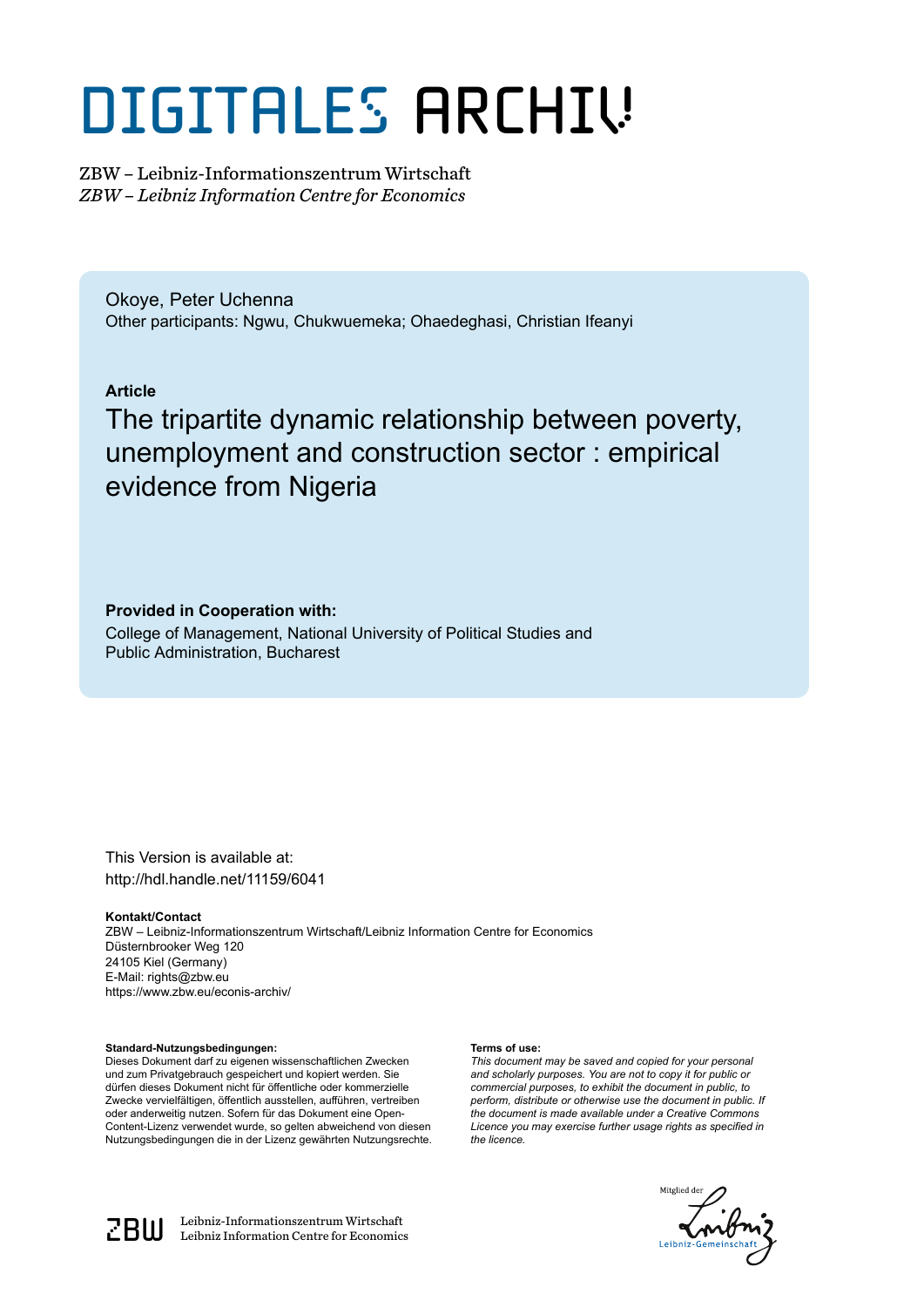

# **The Tripartite Dynamic Relationship between Poverty, Unemployment and Construction Sector: Empirical Evidence from Nigeria**

**Peter Uchenna OKOYE1, Chukwuemeka NGWU2, Christian Ifeanyi OHAEDEGHASI<sup>3</sup>**

- **Nnamdi Azikiwe University, 420007 Awka, NG; <b>D** [pu.okoye@unizik.edu.ng](mailto:pu.okoye@unizik.edu.ng) (corresponding author)
- <sup>2</sup> Nnamdi Azikiwe University, 420007 Awka, NG; **D** [c.ngwu@unizik.edu.ng](mailto:c.ngwu@unizik.edu.ng)
- 3 Nnamdi Azikiwe University, 420007 Awka, NG; **D** ci.ohaedeghasi@unizik.edu.ng

**Abstract:** The increasing rate of poverty and unemployment in Nigeria has necessitated further efforts towards alternative means of reducing the trend, outside the government's microeconomic mechanisms. As a sector with multiplier effects on other sectors of economy through its numerous activities, the construction sector is expected to reduce both poverty and unemployment. This study, therefore, examined the relationships between construction sector variables, poverty and unemployment rates in Nigeria. Using socio-economic data published by the Central Bank of Nigeria, National Bureau of Statistics, United Nations Development Program and World Bank from 1981-2019, the study deployed an Autoregressive Distributed Lag (ARDL) approach to analyze the relationships between construction sector variables, poverty, and unemployment rates. It also used Granger causality test to determine the direction of causation between the variables under investigation. The results showed that there are both long-run and short-run dynamic relationships between poverty rate and construction sector variables (F-stat. (3.93) > upper (3.67) and lower (2.79)) bounds. It showed that no long-run balanced relationship exists between the unemployment rate and construction sector variables (F-stat. (2.01) < lower (2.79) and upper (3.67)) bounds. The result further revealed that there are significant and positive linear correlations between construction sector variables, poverty, and unemployment rates; except between construction output and poverty rate, where an insignificant linear relation was established. Nevertheless, the relationships could not result to direct causal effect, except a unidirectional Granger causal relationship that flows from government capital expenditure to construction service recurrent expenditure and construction output, and from construction service recurrent expenditure to construction output. Consequently, the study suggested that construction sector expenditure and output should be directed towards poverty and unemployment reduction. This could be done through the diversification and integration of all construction sub-sectors, particularly the private sector into the nation's economic equation. Thus, this study would direct the paths of policy makers and construction planners towards the right construction policies and plans that would lead to reduction in unemployment and poverty rates with a long-term economic transformation in Nigeria.

**Keywords:** construction sector; poverty; unemployment; construction output; construction expenditure.

#### **Introduction**

After the 2008 global financial and economic crisis, Nigeria had suffered a twin relapse in economic growth due to dwindling oil production amidst higher but volatile international crude oil prices. This began in 2015 and became more prominent in the first quarter of 2018. The current Coronavirus (COVID-19) pandemic has worsened the economic misfortune of Nigeria. The result is a manifested poverty and unemployment. These fundamental socioeconomic challenges are, therefore, effecting the nation in various depths and breadths (Muhammad & David, 2019; Siyan, Adegoriola & Adolphus, 2016). Several national and international reports (International Monetary Fund (IMF), 2020a; 2020b; National Bureau of Statistics (NBS), 2018a; 2018b; 2019; 2020a; 2020b; Calderon Kambou, Korman, Kubota & Canales, 2019) have confirmed the veracity of these

#### **How to cite**

Okoye, P. U., Ngwu, C., & Ohaedeghasi, C. I. (2021). The Tripartite Dynamic Relationship between Poverty, Unemployment and Construction Sector: Empirical Evidence from Nigeria. *Management Dynamics in the Knowledge Economy.* 9(1)*,* 17-38, DOI 10.2478/mdke-2021-0002 ISSN: 2392-8042 (online) [www.managementdynamics.ro](http://www.managementdynamics.ro/) <https://content.sciendo.com/view/journals/mdke/mdke-overview.xml>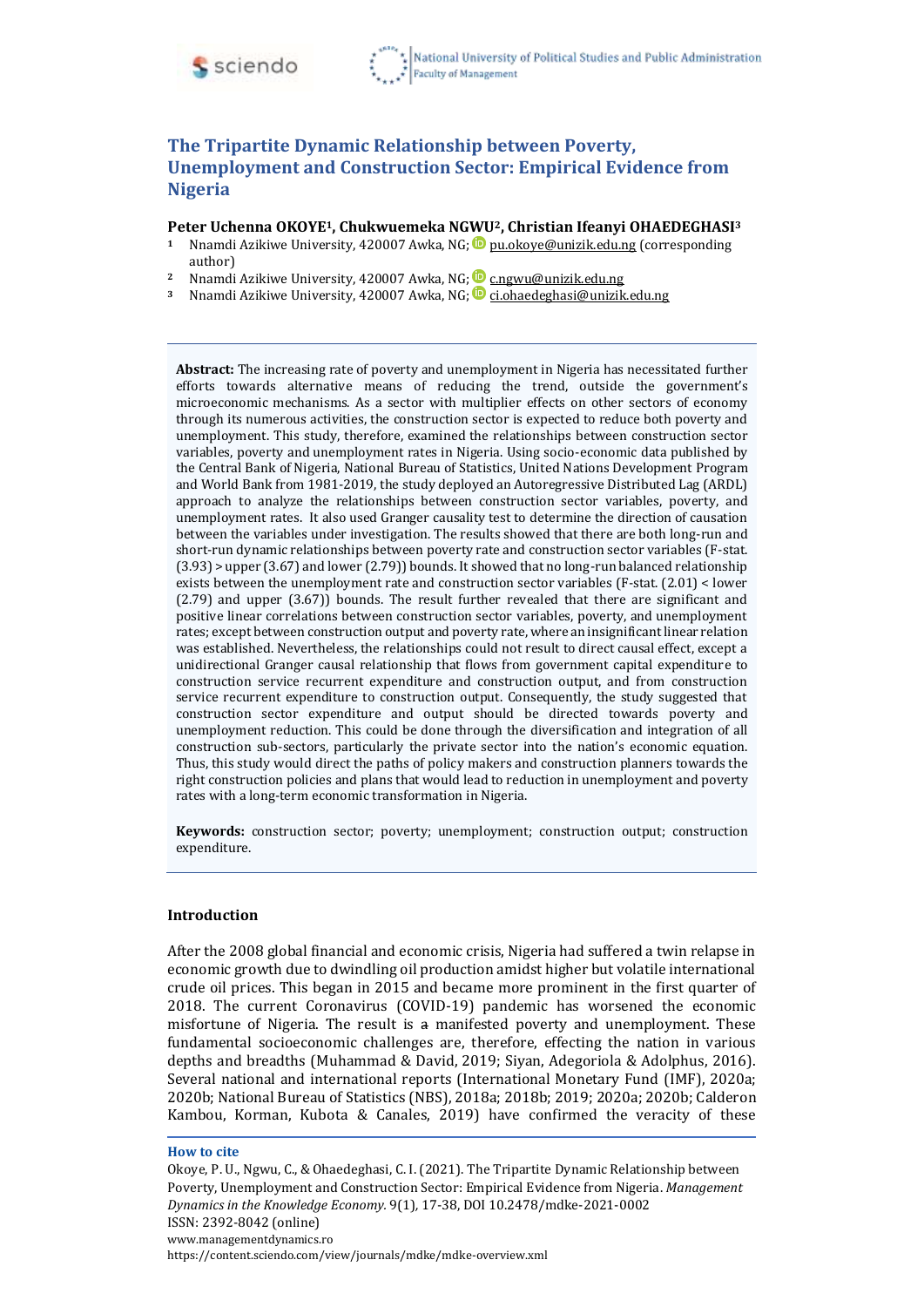problems. Particularly, IMF (2020b) and NBS (2020a) highlighted the adverse impacts of COVID-19 pandemic on the poverty level, especially, the low-income households. Jaiyeola and Bayat (2020) stated the existence of deepening poverty in Nigeria, particularly in the Northern part. Oxfam International (2017) also painted the picture of poverty level in Nigeria, while noting that negligible number of elites enjoy the wealth of the nation, whereas a greater percentage of the people clout in abject poverty.

In spite of many government programs and policies towards minimizing poverty and unemployment, the problems still subsist and are becoming more complex and difficult for economic policy makers to handle (Action Aid Nigeria, 2015; Oaikhenan & Aigheyisi, 2015; Onifadde, Ay, Asongu, & Bekun, 2019). Bello and Roslan (2010) revealed that both economic growth and Millennium Development Goals (MDGs) spending have -> has not significantly reduced poverty rate in Nigeria. The launching of Sustainable Development Goals (SDGs) is yet to impact significantly on poverty and unemployment reduction. Even with consistent increase in the government expenditure, the rate of poverty in Nigeria keep growing instead of decreasing (Adegboyo, 2020). Juxtaposing the current socioeconomic indices vis-à-vis the poverty and unemployment rates in Nigeria, the end seems not to be near. For example, the NBS (2012) reported that in 1980 the percentage of people living in poverty was 27.2%. In 1985, it increased to 46.3% and in 1992, it dropped to 42.7%. Then, in 1996 it increased to 65%, dropped back to 54.5% in 2004 and in 2010 it was 69%. The report further showed that about 112.47 million Nigerians are living below the poverty line NBS (2012).

Over the same period, the report of NBS (2014a) also showed that unemployment rate increased. On this note, Action Aid Nigeria (2015, p.9) described Nigeria as "a paradox of poverty in the midst of plenty". Consequently, Corral, Molini and Oseni (2015) and World Bank (2016) noted that poverty reduction rate is not commensurate with the growth rate; rather a substantial number of non-poor Nigerians who live near the poverty line are susceptible to slipping back into poverty. As a result, Jaiyeola and Bayat (2020) argued that policies that bring about improvements in the living standards of poor people in Nigeria need to be implemented. Salisu and Arshad (2019) suggested a higher share of benefits of economic growth to the poor that requires an employment-centered strategy.

Therefore, the construction sector seems to be at the center of this strategic economic agenda. It was however, reported that one of those sectors that received a higher share in estimates of the rebased Nigerian national account was the construction sector (World Bank, 2014); and has remained strong through the country's recent macroeconomic instability (Oxford Business Group, 2020). The industry has also benefited from the midand long-term economic development policies that underscore the infrastructure investment and opportunity creation in the transport, energy and real estate sectors (Oxford Business Group, 2020). Furthermore, the growth rate of the construction sector is even more unpredictable than the Gross Domestic Product (GDP) growth rate in the period of economic volatility (Okoye, Ngwu, Ezeokoli, & Ugochukwu, 2016). This implies that there is instability in the activities of construction sector that may affect the aggregate economic activities in the period of economic uncertainty (Okoye et al., 2016).

While construction is a key sector of national economy, its socioeconomic significance is more apparent wh4en viewed from a global perspective. It is a prime source of employment generation, which offers job opportunities to millions of unskilled, semiskilled, and skilled workers (Alhowaish, 2015). It is a major source and an area of significant financial commitment (European Commission as cited in Ortiz, Castells, & Sonnemann, 2009). As the world's leading employer of industrial labor, the sector accounts for more than half of the total capital investment and about 10% of the GNP in most countries (du Plessis, 2001). It is also one of the largest fragmented industry with an estimate of annual global output of \$4.5 trillion (Khan, 2008). It plays a key role in generating income in both formal and informal sectors of the national economy (Alhowaish, 2015). Above all, the construction sector is responsible for provision of physical infrastructure that determines the level of country's socioeconomic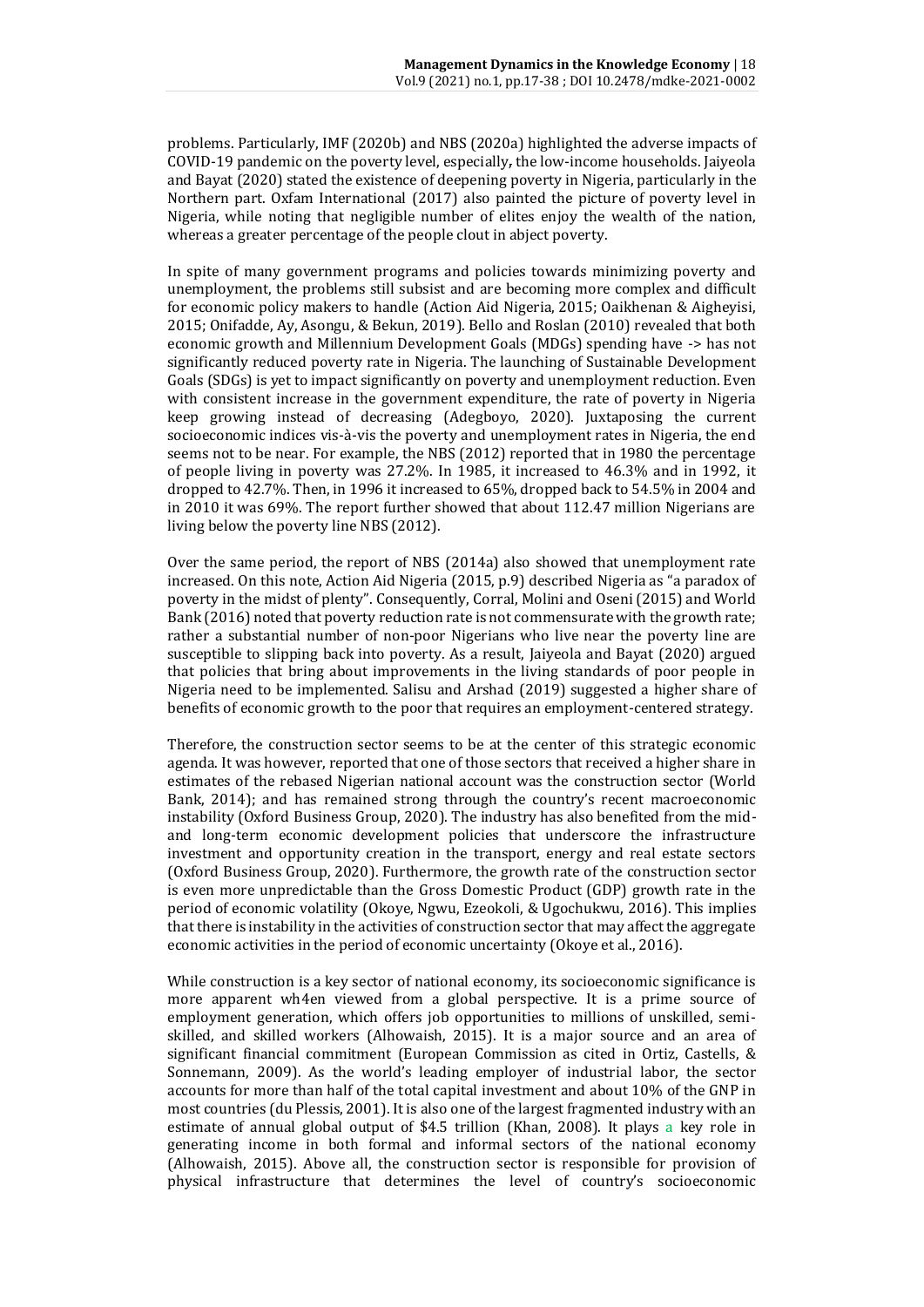development; human welfare, economic activities and level of poverty (Taye & Dada, 2012). These signify that the construction sector is extensively connected to other sectors of economy through its network of linkages (Osei, 2013).

In Nigeria, the role of the construction sector in the nation's economic development is conspicuously glaring. Its annual contribution to GDP stood at 3.71% in 2016, 3.72% in 2017 (NBS, 2018a), 3.73 % in 2018 (NBS, 2019). and 3.72 in 2019 (NBS, 2020c). Although its contribution to real GDP falls below expectations, it employs about 1.75 million people and contributes 2.3% of the total employment in Nigeria (NBS, 2018b; Nigeria Economic Summit Group (NESG), 2020). Between 0.20% and 0.83% of total households in Nigeria were engaged in the construction activities from 2001 to 2005 (NBS, 2010a). A recent report (NBS, 2020d) showed that 11% and 1.3% male and female respectively are engaged in a construction-related wage employment in Nigeria. The recent Nigerian annual budget also showed that the capital expenditure was about 31.73%, 31.50% and 30% of total Federal Government of Nigeria (FGN) expenditure in 2017, 2018 and 2019 respectively (Udoma, 2018a). In 2018 and 2019, about N344 billion and N280.44 billion respectively were budgeted for the construction related projects alone (Udoma, 2018b).

Since infrastructure development requires large capital and investment outlay (NBS, 2014b), there is a tendency that these investments would translate to economic developments in terms of poverty and unemployment reduction if sustainably applied (Ismail, 2018). Unfortunately, the reverse seems to be the case. Hence, this study contends that whether the investments and expansion of government spending on the construction sector activities in Nigeria offers great opportunity for poverty and unemployment reduction remains a subject of investigation. According to Ali and Pernia (2003), public policy reforms and investment in physical infrastructure will significantly contribute to the pursuit of socially inclusive development. It is in the course of providing answers to the forgoing contending issues that this study was aimed at analyzing the relationships between the construction sector variables, and poverty and unemployment rates in Nigeria. It is expected that the result of this study will awaken the consciences of the policy makers, and construction and economic planners towards appropriate policy making and planning on the construction sector in Nigeria.

Meanwhile, this work is organized into different subheadings. The introduction establishes the background and aim of the study, while highlighting its rationale and relevance. The literature review synthesizes the extant literature from which the literature gaps this study intended to fill is established. The methodology sets out the methodological procedures adopted in this study to achieve the aim of the study. The findings generated through the methodological processes are presented in the result section, whereas the discussions of the findings are presented in the discussion section. The summary of the findings, implications and recommendations arising from the study are contained in the conclusion.

## **Literature review**

Several studies (Oke, Ogungbile, Oyewobi, & Tengan, 2016; Okoye et al., 2016; Oladinrin, Ogunsemi & Aje, 2012; Olatunji, Oke, & Aghimien, 2016) have examined the impact of construction sector on the general economic development. Other studies (Auwal, 2012; Bidemi, 2016; Isa, Arham, & Dai, 2019; Omodero, 2019) have analyzed the relationships between government spending and poverty and unemployment reduction; and infrastructural development and poverty reduction (Chotia & Rao, 2017a; Ogun, 2010). Some others (Adelowokan, Maku, Babasanya, & Adesoye, 2019; Agbasi, Edoko, & Ezeanolue, 2018; Bello & Roslan, 2010; Njoku, 2011; Sodipe & Ogunrinola, 2011) focused on the relationship between economic growth and poverty and unemployment rates; and between public expenditure and economic growth (Babatunde, 2018; Eregha, Sede, & Onotaniyohwo, 2012). However, studies such as (Ewubare & Maeba, 2018; Oaikhenan & Aigheyisi, 2015) that dealt specifically with the relationship between the construction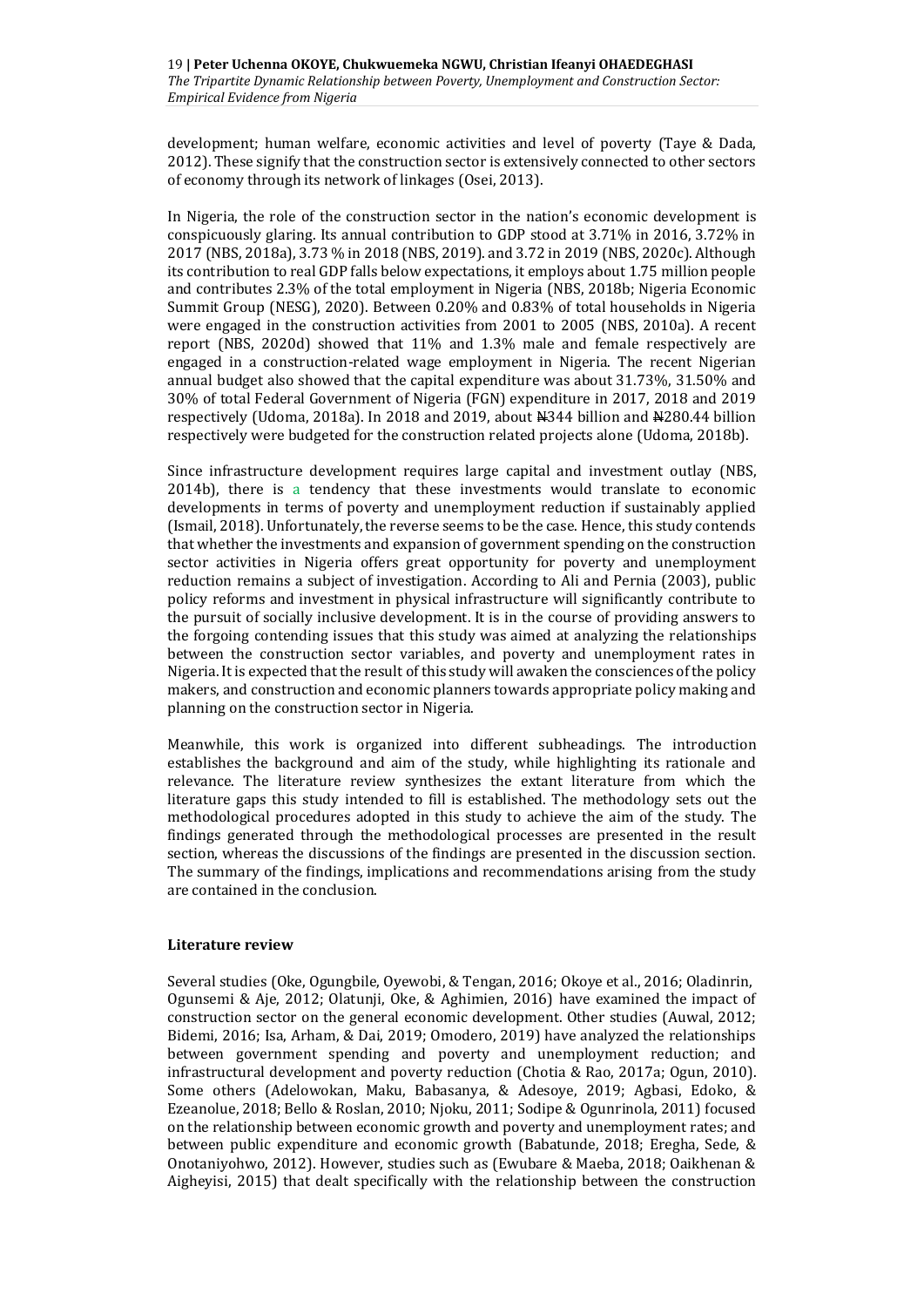sector investment and output, poverty and unemployment in Nigeria are droughty and superficial. Akanbi (2015) observed that the existing literature focused on the macroeconomic determinants of poverty, and left out non-economic factors that could be more important. Nwosa (2016) stated that previous studies have not considered the extent of the effects of macroeconomic policies on unemployment and poverty rate and its implication to the attainment of inclusive growth in Nigeria.

For instance, Ogun (2010) investigated the impact of infrastructural development on poverty reduction in Nigeria. The study revealed that poverty reduction is resulted from the infrastructural development. Ogun's finding was corroborated by Chotia and Rao (2017a), whose study revealed that, in the long- and short-run, poverty is reduced by the infrastructure development and economic growth. It further established that positive and unidirectional causality that runs from infrastructure development to poverty reduction also exist. Analogous study by Chotia and Rao (2017b) in the BRICS (Brazil, Russia, India, China and South Africa) nations confirmed the existence of a long-run relationship between infrastructure development, poverty and rural–urban inequality in which poverty reduction is occasioned by the infrastructure development and economic growth and poverty is propelled by the rural–urban income inequality. Another related study by Ewubare and Okpani (2018) indicated that poverty and unemployment have a positive significant relationship with inequality.

In sub-Saharan Africa, Akanbi (2015) verified the relationship between governance, physical infrastructure, and the level of poverty; whereas Marinho, Campelo, França, and Araujo (2017) analyzed the impact of infrastructure investments in the reduction of poverty in Brazil. These results found that governance and infrastructure are significant determinants of poverty in the regions. A cross-sectional study conducted by Anderson, d'Orey, Duvendack, and Esposito (2018) revealed that there is no clear evidence that higher government spending has played a significant role in reducing income poverty in low- and middle-income countries. They also found that the relationship between government spending and poverty is on average less negative for countries in Sub-Saharan Africa, and more negative for countries in Eastern Europe and Central Asia, compared to other regions. Furthermore, Nwosa (2014) examined the impact of government expenditure on unemployment and poverty rates in Nigeria from 1981 to 2011. Okungbowa (2014) examined the impact of globalization on poverty rate in Nigeria from 1981 to 2009. A later study by Nwosa (2016) on the effect of macroeconomic policies on unemployment and poverty rates in Nigeria from 1980 to 2013 with implication to achieving inclusive growth, confirmed that among macroeconomic policy variables, only the exchange rate significantly influenced unemployment rate while only fiscal policy significantly influenced the poverty rate.

Similarly, Omodero (2019) examined the role of government sectoral expenditure on poverty alleviation in Nigeria using data from 2000 to 2017. The study revealed that government expenditure on agriculture, building and construction, education and health do not have any significant impact on poverty alleviation in Nigeria due to insufficient government budget and spending on these sectors. Yahaya (2019) revealed that there is an existing significant negative relationship between poverty trend and the education, health and agriculture expenditures in Nigeria. Dankumo, Ishak, Bani, and Hamza (2019) corroborated that there is a long-run negative relationship between expenditures and poverty, with only expenditures on the economic sector having a significant impact, whereas those of the social sector does not. Adegboyo (2020) investigated the impact of government spending on poverty reducing in Nigeria between 1981 and 2017 and found that economic service recurrent expenditure, social and community recurrent expenditure, and transfer recurrent expenditure reduce poverty; while transfer capital expenditure and administrative recurrent expenditure escalate poverty.

Contrarily, Nduka, Ananwude, and Osakwe (2019) revealed that government expenditure has significant effect on the standard of living of her citizens, against the reality of high level of poverty in country and suggested the re-channelization of government resource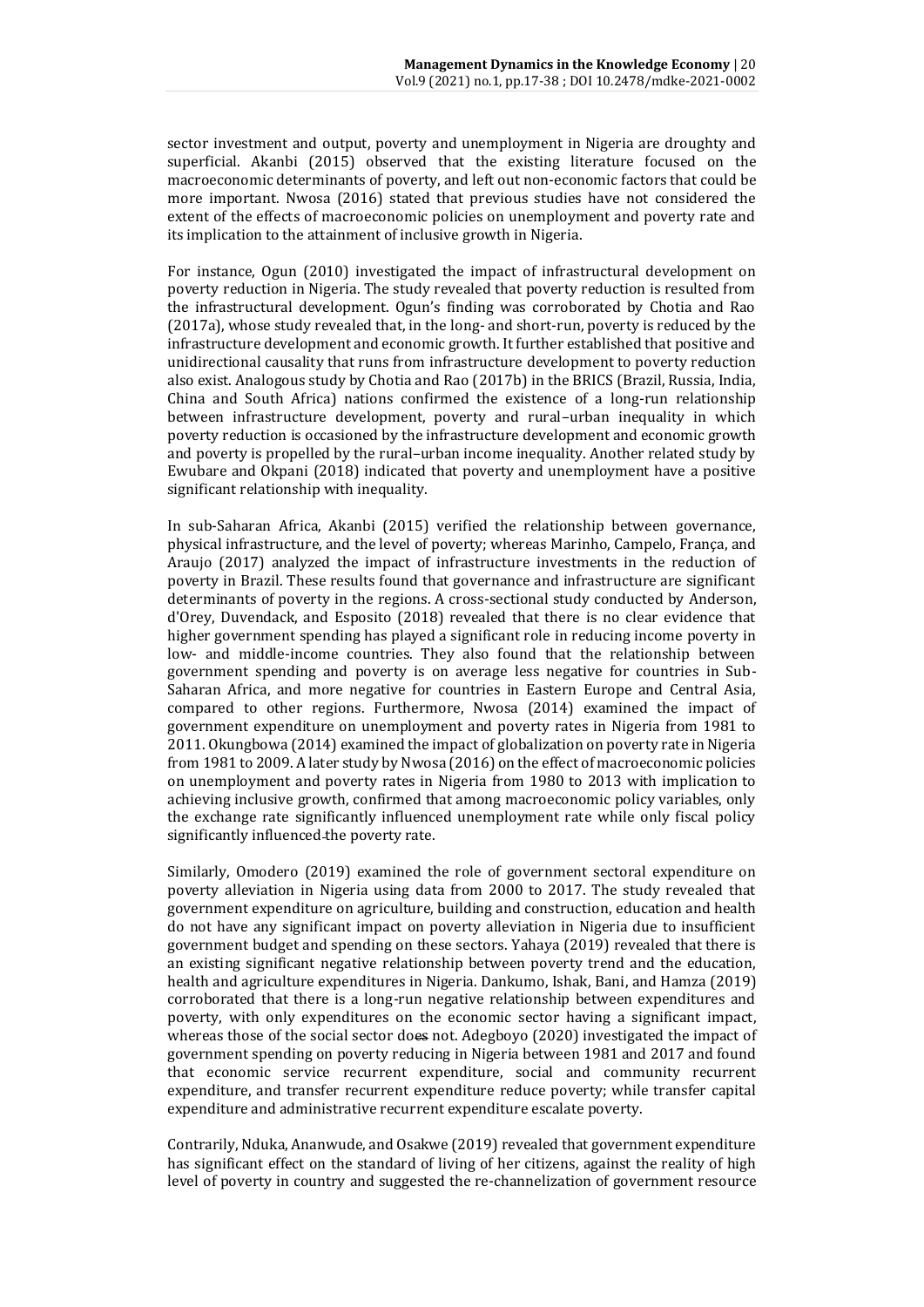to social sector that will lead to poverty reduction which reflects higher per capita income and better standard of living. This view is shared by Omari and Muturi (2016) who found that there was a stable long run relationship between poverty level and sectoral government expenditure in Kenya. However, while agriculture sector and health sector expenditures have a positive and significant effect on poverty level, infrastructure sector expenditure has a negative and significant effect on poverty level. Whereas the effect of education sector expenditure on poverty level was not significant. In Pakistan, Mehmood and Sadiq (2010) also showed that there exists short run as well as long run negative relationship between the poverty and government expenditure.

Study by Akeju and Olanipeun (2014) showed the existence of short- and long-run relationships between unemployment rate and output growth in Nigeria. It also revealed that unemployment and economic growth were positively related. Similar study by Akutson, Messiah and Araf (2018) showed that there was no long-run relationship between unemployment rate and economic growth in Nigeria. The study posited that with effective policies, the long-run increase in unemployment has a growth enhancing mechanism on economic growth which is statistically significant. Adelowokan et al. (2019) also revealed that there is no causal and long-run relationships between unemployment, poverty and growth in Nigeria; rather on a short-run, unemployment has a negative and significant relationship with growth. They then argue that in absolute terms, Nigeria's economy will continue to grow even with the increasing poverty. Another study by Ilugbusi, Ajala, Nkire, and Ojo (2019) revealed the existence of both short- and long-run relationships between unemployment and economic growth and an inverse insignificant relationship between unemployment and economic growth. In view of this, Olawunmi and Adedayo (2017) recommended an increase in the government expenditure for enhancement of individual skills, unemployment and inflation reduction.

On the other hand, the relationship between fiscal policy and unemployment was examined by Bidemi (2016) using co-integration and Error Correction Model (ECM). Study conducted in the Gorontalo Province of Indonesia in 2010-2016 period by Isa et al. (2019) revealed that capital expenditure has a positive and significant influence on the poverty level, whereas unemployment has a positive and insignificant effect on the poverty level. A related study by Babatunde (2018) investigated government spending on infrastructure and economic growth in Nigeria. Babatunde's result was corroborated by Darma (2014) and Eregha et al. (2013) who found that the total capital expenditure, capital expenditure on administration, capital expenditure on social community services and capital expenditure on transfers had positive impact on economic growth in Nigeria. Another related study conducted by Iheanacho (2016) presented a more complex result where a negative and significant long-run relationship between economic growth and recurrent expenditure coexists with a positive short-run relationship. This signifies the dual effects of recurrent expenditure on economic growth in Nigeria. In this case, capital expenditure exerts a negative and significant long-run effect on economic growth and recurrent expenditure becomes a major driver of economic growth.

Ewubare and Maeba (2018) examined the relationship between public expenditure and employment in Nigeria from 1980 to 2017 using cointegration and ECM. The study showed that there was long-run dynamic equilibrium between the variables. A study by Charles, Nenbee, and Krama (2018) revealed that government expenditure on education has a positive and significant relationship with employment generation, while government expenditure on health and other social and community services has negative and significant relationship with employment generation. Another study in agriculture sector by Enilolobo, Mustapha, and Ikechukwu (2019) revealed that change in agriculture output in the current period was negative and significant for the current unemployment level in Nigeria, while the change in one period lagged agriculture output was positive and significant for the current unemployment level in Nigeria. Elsewhere in Egypt, Abouelfarag and Qutb (2020) revealed that increasing government expenditure causes an increase in the unemployment rate in the long run. While the discretionary expenditures and nondiscretionary expenditures increase the growth of unemployment, investment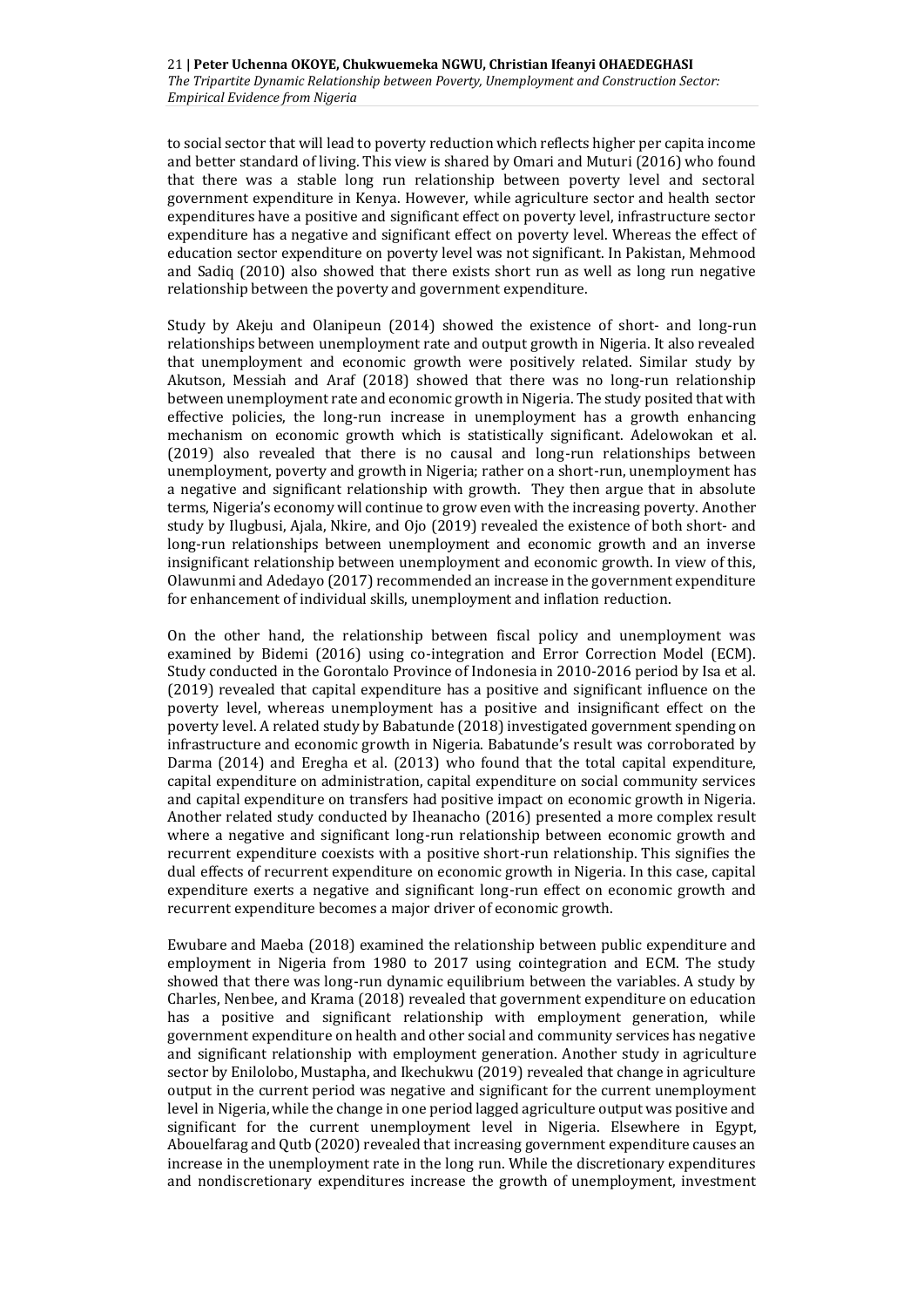expenditure has an insignificant effect because of its minor percentage in government expenses.

Although the link between public expenditure and economic growth has attracted considerable interest on the part of economic and government policy scholars both at the theoretical and empirical levels (Ukwueze, 2015); the results of these studies are at variance with each other and there is need for further insight (Timilsina, Hochman, & Song, 2020). Besides, most of these studies were on industrialized and/or foreign economies, whereas others focused on the relationship between public investment and economic growth. None has holistically examined the relationship between construction sector expenditure and poverty and unemployment rates in Nigeria using updated and rebased construction sector data (construction output, federal government capital expenditure and construction services recurrent expenditure). Since there is no consensual empirical evidence from the literature over the impact of construction sector expenditure on poverty and unemployment reduction in Nigeria; the preponderance of the contradictory results arising from the existing literature, therefore, requires further enquiry, using current economic indices. This, thus, gives rise to the following hypotheses:

- There is no significant relationship between construction sector variables expenditure and poverty rates in Nigeria; and
- There is no significant relationship between construction sector variables and unemployment rates in Nigeria.

#### **Methodology**

This study employed a quasi-experimental design due to its analytical nature where it made use of secondary data obtained from different official publications of the Central Bank of Nigeria (CBN), NBS, United Nations Development Program (UNDP) and World Bank. The annual statistical data from 1981 to 2019 on construction sector output (CTPT), national poverty rates (NPR), national unemployment rate (NUPR), federal government capital expenditure (GCEXP) and construction services recurrent expenditure (CSREXP) were extracted from (NBS, 2010b; 2014b; 2015; 2016a; 2016b; 2016c; 2017a; 2017b; 2018a; 2018b; 2019; 2020b; 2020c; UNDP, 2019; CBN, 2019; World Bank, 2016). These data were used to analyze the dynamic relationship between poverty rate (NPR), unemployment rate (NUPR) and construction sector variables (total capital expenditure (GCEXP), construction recurrent expenditure (CSREXP) and construction output (CTPT)). A Contemporaneous correlation was examined while the evidence of Granger causality of all the variables was checked.

A unit root test was performed to check the stationarity or integration of the data series (Kwiatkowski, Phillips, Schmidt & Shin, 1992; Shrestha & Bhatta, 2018) using Dickey-Fuller with GLS Detrending (DF-GLS) (Elliott, Rothenberg & Stock, 1996), Augmented Dickey- Fuller (ADF) (Dickey & Fuller, 1979), and Phillips-Perron (PP) (Phillips & Perron, 1988) unit root tests. These unit root models were chosen due to their commonness and simplicity among other models. Particularly, the robustness of PP and its capacity to remove autocorrelation from the model (Arltová & Fedorová, 2016; Engle & Granger, 1987) was also considered. Subsequently, the data series were transformed into their natural logarithm for uniformity because they were not of the same unit. The logarithm values were then used to test the existence of unit root. The unit root test model is represented in Equation 1:

$$
\Delta Y_t a_0 + a_1 T + a_2 Y_{t-1} + \sum_{i=1}^n \gamma_i \Delta Y_{t-1} + \mu_t \tag{1}
$$

Where  $\Delta Y_t = Y_t - Y_1$  ,  $\alpha_0$  is a drift term, T is the time trend with the null hypothesis, H<sub>0</sub>: α<sub>2</sub> = 0 and alternative hypothesis H1: α<sub>2</sub> ≠ 0, n is the number of lags needed to obtain white noise, and  $\mu_t$  is the error term.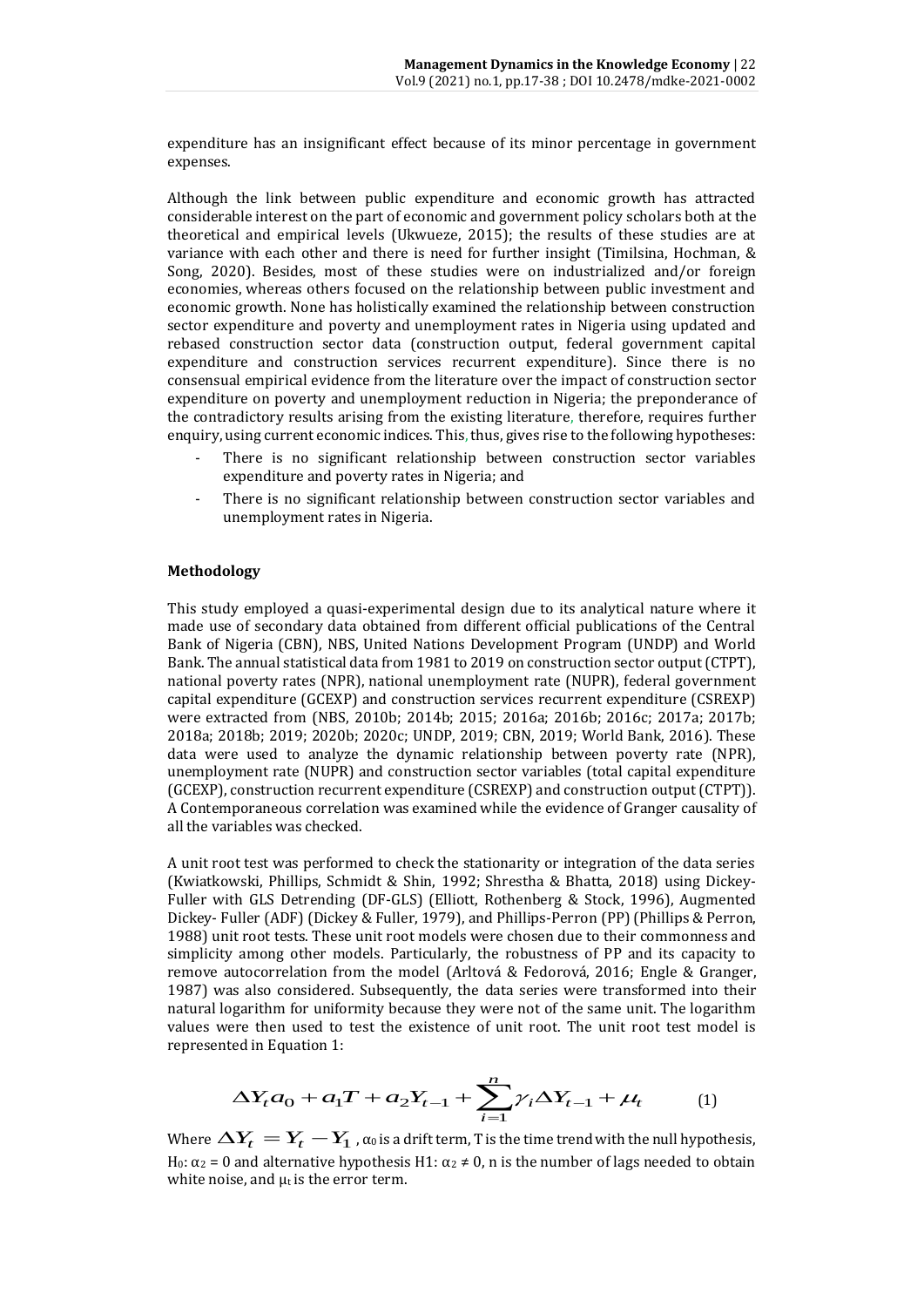Furthermore, ARDL cointegration technique (bound cointegration testing technique) (Pesaran & Shin, 1999; Pesaran, Shin, & Smith, 2001) was used to investigate the stable long-term relationships between the variables in this study because the time series have a mix of ordered integrations (Nkoro & Uko, 2016; Shrestha & Bhatta, 2018). In addition, the ARDL model was used because it captures the dynamic effects from lagged dependent variables and lagged explanatory variable(s), by eliminating error serial correlation and avoiding the problem of spurious regression through inclusion of sufficient lags (Ghouse, Khan, & Rehman, 2018). Generally, the ARDL model is represented in Equation 2:

$$
\phi(L)y_t = \delta + \theta(L)x_t + \mu_t \tag{2}
$$

where  $\varphi(L)$  = an order-p polynomial that, for stability, has roots lying outside the unit circle, and  $\theta(L)$  = an order-q polynomial.

The F-statistic was then employed to ascertain the joint effects of the coefficients of the lagged variables. The hypothesis that the coefficients of the lag level variables are zero was tested. The null of the non-existence of the long-term relationship is defined by:

H0.  $\delta_1$  =  $\delta_2$ = 0 (null, i.e., the long-term relationship does not exist) H1.  $\delta_1 \neq \delta_2 \neq 0$  (alternative, i.e., the long-term relationship exists)

This was tested in each of the models as specified by the number of variables and can be represented in Equations 3 and 4.

$$
F_x(X_1 | Y_1, ... Y_k) \nF_y(Y_1 | X_1, ... X_k)
$$
\n(3)

The hypotheses represented by Equations (3) and (4), were tested using the F-statistic (Wald test). The distribution of F-statistics is non-standard, regardless of whether the variables in the system are  $I(0)$  or  $I(1)$ .

Finally, a Granger causality test was conducted to determine the direction of causation between the variables under investigation. The Granger causality test is represented in Equations 5 and 6.

$$
Y_{t} = \alpha_{0} + \sum_{i=1}^{n} \alpha_{1i} Y_{t-1} + \sum_{i=1}^{n} \alpha_{2i} X_{t-i} + V_{t}
$$
\n(5)

$$
X_{t} = \beta_{0} + \sum_{i=1}^{n} \beta_{1i} X_{t-1} + \sum_{i=1}^{n} \beta_{2i} Y_{t-i} + U_{t}
$$
\n
$$
\tag{6}
$$

where  $U_t$  and  $V_t$  = the uncorrelated and white noise error term series, respectively. Causality may be determined by estimating Equation (1) and testing the null hypothesis

that 
$$
\sum_{i=1}^{n} \beta_{2i} = 0
$$
 and  $\sum_{i=1}^{n} a_{2i} = 0$  against the alternative hypothesis that  $\sum_{i=1}^{n} \beta_{2i} \neq 0$   
and  $\sum_{i=1}^{n} a_{2i} \neq 0$  for Equations (5) or (6), respectively.

If the  $\beta_{2i}$  coefficients are statistically significant and those of  $\alpha_{2i}$  are not, or vice versa a unidirectional causality occurs in either way. However, if both  $\alpha_{2i}$  and  $\beta_{2i}$  are statistically significant, then causality is bi-directional. The Granger causality test was fitted with annual data from 1981 to 2019 to test the direction of causation between: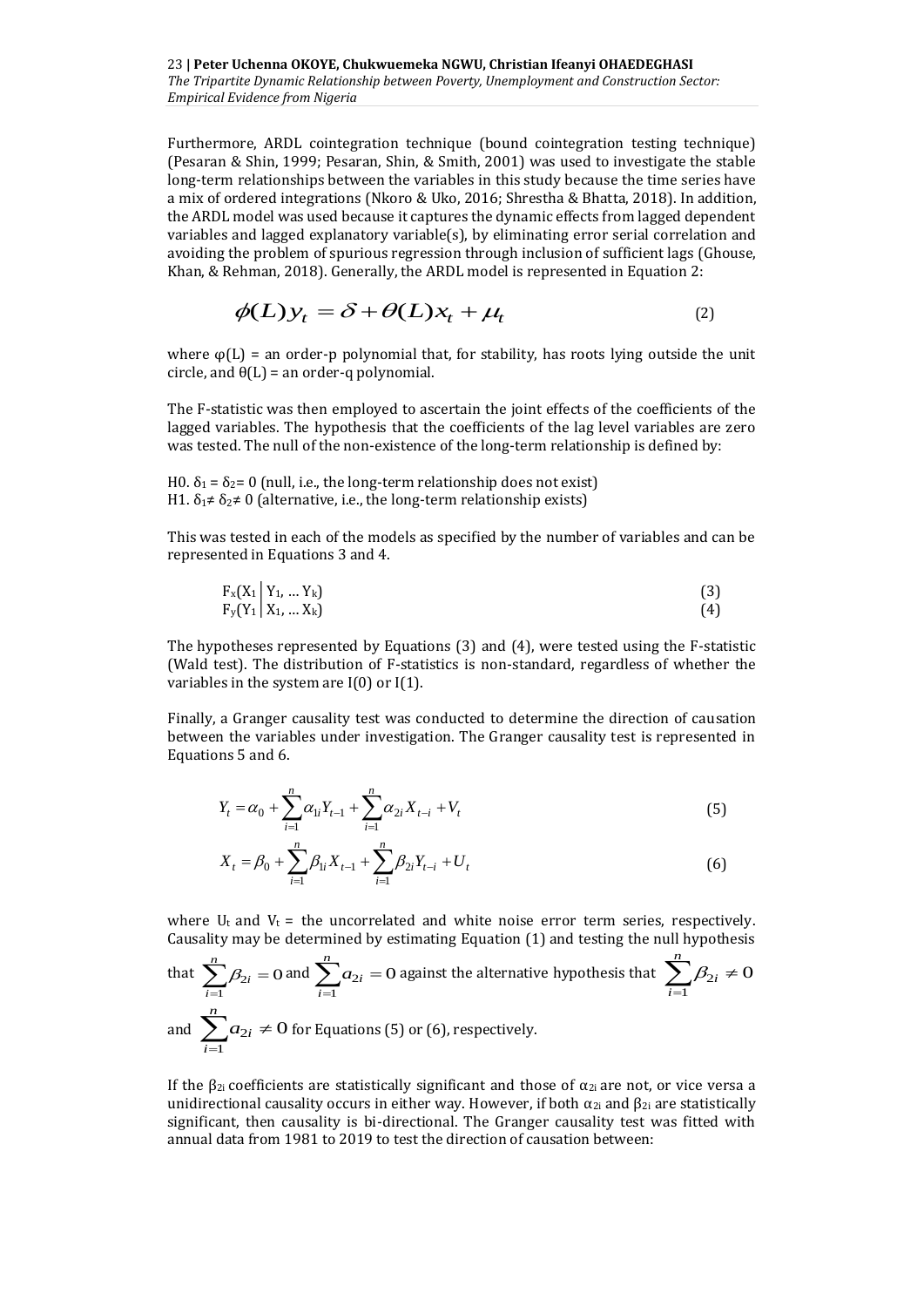- The federal government capital expenditure (GCEXP) and the national poverty rates (NPR),
- The construction services recurrent expenditure (CSREXP) and the national poverty rates (NPR),
- The construction sector output (CTPT) and the national poverty rates (NPR),
- The construction services recurrent expenditure (CSREXP) and the federal government capital expenditure (GCEXP), and
- The construction sector output (CTPT) and the construction services recurrent expenditure (CSREXP).

In each case, the test also determines the feedback effects that occur between the comparable variables. The whole analysis was computed using EViews, version 10.

## **Results**

#### *Descriptive statistics*

|                     | <b>LNPR</b> | <b>LNUPR</b> | <b>LGCEXP</b> | <b>LCSREXP</b> | <b>LCTPT</b> |
|---------------------|-------------|--------------|---------------|----------------|--------------|
| Mean                | 3.980622    | 2.152563     | 4.991628      | 1.704027       | 13.66929     |
| Median              | 3.998201    | 2.476538     | 5.733406      | 1.974081       | 13.50423     |
| Maximum             | 4.234107    | 3.310543     | 7.644919      | 5.277604       | 14.80141     |
| Minimum             | 3.691376    | 0.587787     | 1.410987      | $-2.407946$    | 12.72415     |
| Std. Dev.           | 0.145452    | 0.829039     | 2.013766      | 2.521850       | 0.676157     |
| Skewness            | $-0.165003$ | $-0.189042$  | $-0.570066$   | $-0.178121$    | 0.497428     |
| Kurtosis            | 2.210603    | 1.680601     | 1.823001      | 1.647746       | 1.896948     |
| Jarque-Bera         | 1.189584    | 3.061110     | 4.363493      | 3.177685       | 3.585499     |
| Probability         | 0.551677    | 0.216415     | 0.112844      | 0.204162       | 0.166502     |
| Sum                 | 155.2443    | 83.94994     | 194.6735      | 66.45706       | 533.1022     |
| Sum Sq. Dev.        | 0.803944    | 26.11760     | 154.0996      | 241.6697       | 17.37315     |
| <b>Observations</b> | 39          | 39           | 39            | 39             | 39           |

*Table 1. Summary of descriptive statistics and normality test*

 $L =$  Logarithm

Source: Author's Eviews 10 computation

#### *Stationarity test results using DF-GLS, ADF and PP approaches*

In Table 1, the statistical and econometric characteristics of the study variables is explained. It shows the mean, standard deviations, skewness, kurtosis, and Jarque-Bera test for normality of the variables under investigation. The result indicates that, on the average, the poverty rate is 3.98% with a standard deviation of 0.15%. Unemployment rate, federal government capital expenditure, construction services recurrent expenditure, and construction total output averaged 2.15%, 4.99%, 1.70% and 13.67% respectively. The indication peaked at 2.21%, 1.68%, 1.82%, 1.65% and 1.90% respectively. It implies that there is no excess kurtosis (k>3.0) in the data series. The result also reveals that, with the exception of construction total output (LCTPT), all other variables of study are negatively skewed. However, normality description of the variables as estimated by Jarque-Bera statistics (*J-B stat.* = 2.053; *p* = 0.2061 > 0.05) confirms that all the variables are normally distributed and are statistically different from zero. In addition, there is no excess Kurtosis ( $K > 3.0$ ) which states that the datasets are normally distributed. The estimate of the standard deviations reveals that the dataset is not highly volatile.

From the unit root tests using DF-GLS approach, Table 2 showed that with an intercept and trend in the model, all the variables were stationary at first differencing. In the model with intercept only, construction total output (LCTPT) refused being stationary even at first differencing, but with an intercept and trend in the model, all the variables under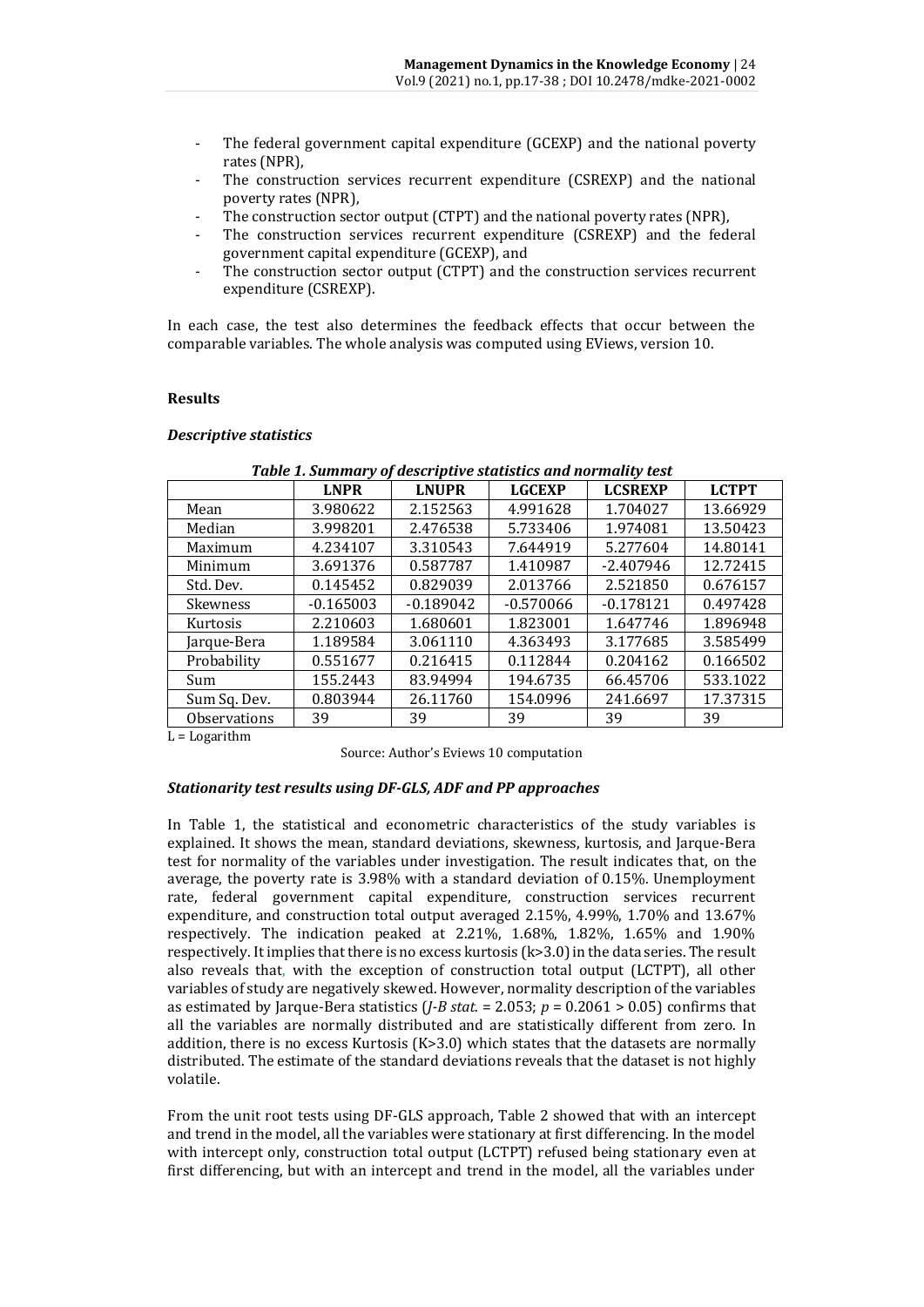investigation were stationary at first differencing. That is to say, they were integrated of order one (I(1)). The implication is that, the best DF-GLS unit root test model for the research variables is the model with constant and trend.

As shown in the ADF unit root test in Table 3, the research variables were non-stationary at level form using the three-unit root models. However, at first differencing, they were all stationary at 5% level, using the unit root model with constant only, and with no constant and no trend. In the model with constant and trend, only the construction total output (LCTPT) was non-stationary after first differencing at 5% level. The implication is that, unit root test model with constant and trend is not the best for the study variables using ADF approach. Considering the models with constant only, and with no constant and no trend, the variables are said to be integrated of order one  $[I(1)]$ .

| @level form           |                   |          |           |                     | @1 <sup>st</sup> Differencing |            |                     |
|-----------------------|-------------------|----------|-----------|---------------------|-------------------------------|------------|---------------------|
| <b>Model</b>          | Variable          | DF-Stat. |           | <b>Stationarity</b> |                               | DF-Stat.   | <b>Stationarity</b> |
| చ                     | <b>LNPR</b>       | $-1.463$ | <b>NS</b> |                     |                               | $-6.620*$  | S                   |
|                       | LNUPR             | $-1.822$ | <b>NS</b> |                     |                               | $-5.390*$  | $\epsilon$          |
| Intercept             | LGCEXP            | $-1.475$ | <b>NS</b> |                     |                               | $-6.355*$  | $\epsilon$          |
| Trend                 | LCSREXP           | $-2.698$ | <b>NS</b> |                     |                               | $-6.894*$  | $\mathbf{u}$        |
|                       | <b>LCTPT</b>      | $-1.613$ |           | <b>NS</b>           |                               | $-3.221**$ | $\epsilon$          |
|                       | <b>LNPR</b>       | $-1.483$ | <b>NS</b> |                     |                               | $-6.061*$  | S                   |
|                       | LNUPR             | $-0.628$ | <b>NS</b> |                     |                               | $-5.008*$  | $\epsilon$          |
|                       | LGCEXP            | 0.400    | <b>NS</b> |                     |                               | $-6.202*$  | $\epsilon$          |
| Intercept<br>only     | LCSREXP           | $-0.573$ | <b>NS</b> |                     |                               | $-6.613*$  | $\epsilon$          |
|                       | <b>LCTPT</b>      | $-0.738$ | <b>NS</b> |                     |                               | $-1.585$   | <b>NS</b>           |
| <b>Critical Value</b> |                   | $1\%$    |           | 5%                  |                               | 10%        |                     |
|                       | Intercept & Trend | $-3.770$ |           | $-3.190$            |                               | $-2.890$   |                     |
| Intercept only        |                   | $-2.627$ |           | $-1.950$            |                               | $-1.611$   |                     |

*Table 2. Summary of DF-GLS unit root test*

 $*$ ,  $**$  and  $***$  Indicate stationary at 1%, 5% and 10% level of significance respectively; NS = Nonstationary; S = Stationary; L = Logarithm

Source: Author's extract from E-views 10 output

|                       |                       | @level form |                 |           |             | @1 <sup>st</sup> Differencing |                  |
|-----------------------|-----------------------|-------------|-----------------|-----------|-------------|-------------------------------|------------------|
| <b>Model</b>          | <b>Variable</b>       | DF-Stat.    | <i>p</i> -value | S/NS      | DF-Stat.    | <i>p</i> -value               | S/NS             |
|                       | <b>LNPR</b>           | $-1.123$    | 0.9117          | <b>NS</b> | $-6.562*$   | 0.0000                        | S                |
| ళ                     | <b>LNUPR</b>          | $-2.969$    | 0.1548          | <b>NS</b> | $-5.348*$   | 0.0005                        | $\epsilon$       |
|                       | <b>LGCEXP</b>         | $-1.392$    | 0.8472          | NS        | $-6.331*$   | 0.0000                        | $\epsilon$       |
| Constant<br>Trend     | <b>LCSREXP</b>        | $-2.372$    | 0.3877          | <b>NS</b> | $-7.016*$   | 0.0000                        | $\pmb{\epsilon}$ |
|                       | <b>LCTPT</b>          | $-3.500***$ | 0.0541          | <b>NS</b> | $-3.525***$ | 0.0512                        | <b>NS</b>        |
|                       | <b>LNPR</b>           | $-1.890$    | 0.3333          | <b>NS</b> | $-6.073*$   | 0.0000                        | S                |
| Constant only         | LNUPR                 | $-0.734$    | 0.8260          | <b>NS</b> | $-5.423*$   | 0.0001                        | $\epsilon$       |
|                       | <b>LGCEXP</b>         | $-0.834$    | 0.7977          | <b>NS</b> | $-6.363*$   | 0.0000                        | $\epsilon$       |
|                       | <b>LCSREXP</b>        | $-1.453$    | 0.5464          | NS        | $-6.940*$   | 0.0000                        | $\epsilon$       |
|                       | <b>LCTPT</b>          | $-0.224$    | 0.9264          | <b>NS</b> | $-3.532**$  | 0.0125                        | $\epsilon$       |
|                       | <b>LNPR</b>           | $-0.141$    | 0.6284          | <b>NS</b> | $-6.168*$   | 0.0000                        | $\pmb{\epsilon}$ |
| constant,             | LNUPR                 | 0.560       | 0.8328          | <b>NS</b> | $-5.362*$   | 0.0000                        | $\epsilon$       |
| trend                 | LGCEXP                | 2.288       | 0.9937          | <b>NS</b> | $-2.898*$   | 0.0050                        | $\epsilon$       |
|                       | <b>LCSREXP</b>        | $-0.374$    | 0.5432          | NS        | $-6.486*$   | 0.0000                        | $\epsilon$       |
| 28                    | <b>LCTPT</b>          | 1.403       | 0.9573          | NS        | $-2.500**$  | 0.0139                        | $\pmb{\epsilon}$ |
| <b>Critical Value</b> |                       | $1\%$       | 5%              | 10%       |             |                               |                  |
|                       | Constant & Trend      | $-4.227$    | $-3.537$        | $-3.200$  |             |                               |                  |
| Constant only         |                       | $-3.621$    | $-2.943$        | $-2.610$  |             |                               |                  |
|                       | No constant, No trend | $-2.629$    | $-1.950$        | $-1.611$  |             |                               |                  |

#### *Table 3. Summary of Augmented Dickey-Fuller (ADF) unit root test*

 $*$ ,  $**$  and  $***$  Indicate stationary at 1%, 5% and 10% level of significance respectively; NS = Nonstationary, S = Stationary; L = Logarithm

Source: Author's Extract from E-views 10 output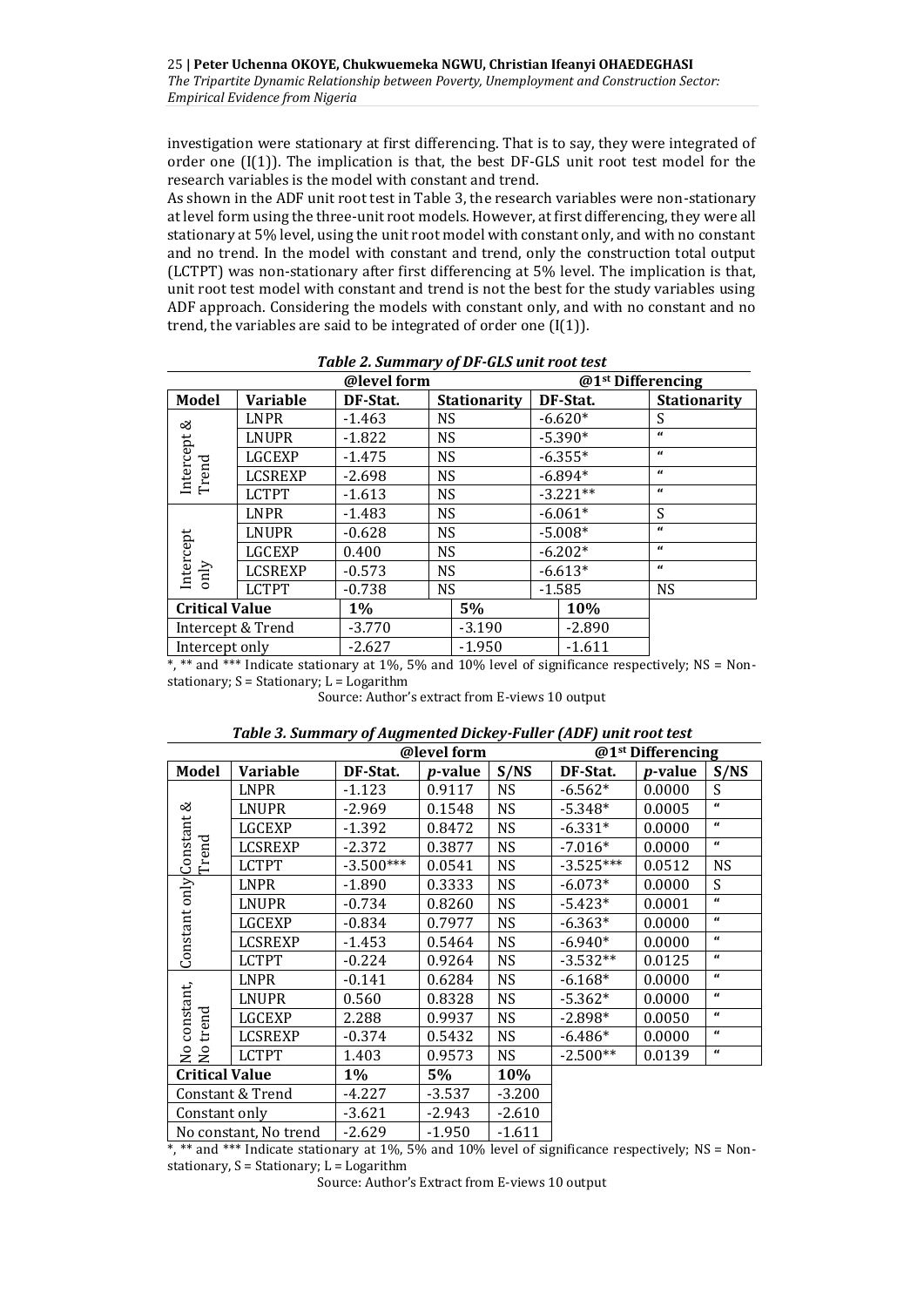The unit test using Phillips-Perron (PP) approach with various possible models as shown in Table 4 indicated that the study variables were all non-stationary at level form with exception of the construction total output (LCTPT) which was found stationary at level form with constant and trend in the model. However, at first differencing, they were all stationary at 5% level, using the unit root model with constant only, and with no constant and no trend. In the model with constant and trend, only the construction total output (LCTPT) was non-stationary after first differencing at 5% level. The implication is that, using the Phillips-Perron (PP) unit root test approach, it is more appropriate to use either the unit root model with constant only or with no constant and no trend.

|                        | @level form    |           |  |                 |           |             | @1 <sup>st</sup> Differencing |              |
|------------------------|----------------|-----------|--|-----------------|-----------|-------------|-------------------------------|--------------|
| Model                  | Variable       | PP-Stat.  |  | <i>p</i> -value | S/NS      | DF-Stat.    | <i>p</i> -value               | S/NS         |
|                        | <b>LNPR</b>    | $-1.123$  |  | 0.9117          | <b>NS</b> | $-6.623*$   | 0.0000                        | S            |
|                        | LNUPR          | $-2.140$  |  | 0.5080          | <b>NS</b> | $-5.331*$   | 0.0005                        | $\mathbf{u}$ |
|                        | LGCEXP         | $-1.525$  |  | 0.8031          | <b>NS</b> | $-6.330*$   | 0.0000                        | $\mathbf{u}$ |
| Constant $\&$<br>Trend | <b>LCSREXP</b> | $-2.325$  |  | 0.4108          | <b>NS</b> | $-11.269*$  | 0.0000                        | $\mathbf{u}$ |
|                        | <b>LCTPT</b>   | $-5.193*$ |  | 0.0008          | S         | $-3.319***$ | 0.0790                        | <b>NS</b>    |
|                        | <b>LNPR</b>    | $-1.876$  |  | 0.3396          | <b>NS</b> | $-6.073*$   | 0.0000                        | S            |
| Constant only          | LNUPR          | $-0.817$  |  | 0.8027          | <b>NS</b> | $-5.409*$   | 0.0001                        | $\mathbf{u}$ |
|                        | LGCEXP         | $-0.831$  |  | 0.7985          | <b>NS</b> | $-6.358*$   | 0.0000                        | $\mathbf{u}$ |
|                        | LCSREXP        | $-1.630$  |  | 0.4580          | <b>NS</b> | $-7.326*$   | 0.0000                        | $\epsilon$   |
|                        | <b>LCTPT</b>   | 0.152     |  | 0.9656          | <b>NS</b> | $-3.421**$  | 0.0165                        | "            |
|                        | <b>LNPR</b>    | $-0.142$  |  | 0.6283          | <b>NS</b> | $-6.168*$   | 0.0000                        | $\epsilon$   |
| constant,              | LNUPR          | 0.509     |  | 0.8210          | <b>NS</b> | $-5.354*$   | 0.0000                        | $\epsilon$   |
| trend                  | <b>LGCEXP</b>  | 2.049     |  | 0.9889          | <b>NS</b> | $-5.498*$   | 0.0000                        | "            |
|                        | <b>LCSREXP</b> | $-0.254$  |  | 0.5880          | <b>NS</b> | $-6.489*$   | 0.0000                        | "            |
| 28                     | <b>LCTPT</b>   | 1.057     |  | 0.9210          | <b>NS</b> | $-3.118*$   | 0.0027                        | $\mathbf{u}$ |
| <b>Critical Value</b>  |                | $1\%$     |  | 5%              |           | 10%         |                               |              |
| Constant & Trend       |                | $-4.227$  |  | $-3.537$        |           | $-3.200$    |                               |              |
| Constant only          |                | $-3.616$  |  | $-2.941$        |           | $-2.609$    |                               |              |
| No constant, No trend  |                | $-2.627$  |  |                 | $-1.950$  | $-1.611$    |                               |              |

*Table 4. Summary of Phillips-Perron (PP) unit root test*

 $*$ ,  $**$  and  $***$  Indicate stationary at 1%, 5% and 10% level of significance respectively; NS = Nonstationary;  $S =$  Stationary;  $L =$  Logarithm

Source: Author's Extract from E-views 10 output

Generally, the stationarity test results in Tables 2, 3 and 4 indicated that the variables were stationary at first differencing (I(1)); for which cause, the ARDL estimation is chosen over the Ordinary Least Squares (OLS) regression analysis technique. Appropriately, ARDL mechanism is best when (a) all variables are  $I(1)$ , and (b) when we have a mixture of  $I(1)$ and I(0) variables [83]. This dynamic model is then, employed in estimating the interlinkages between the dependent and independent variables.

Furthermore, since the stationary variables were not modelled by any special cointegrating vector; the ARDL approach, which has the additional advantage of yielding consistent estimates of the long-term coefficients, that are asymptotically normal regardless of whether the underlying regressors are I(1) or I(0) (Shrestha & Bhatta, 2018) was employed. Thus, the maximum order of integration of the series in the system is I(1); that is, the time series of the system in that study was integrated in order d such that  $0 \le d$ ≤ 1, although they may not be of the same order of integration. This provides further justification for the use of the bounds testing ARDL approach in this study.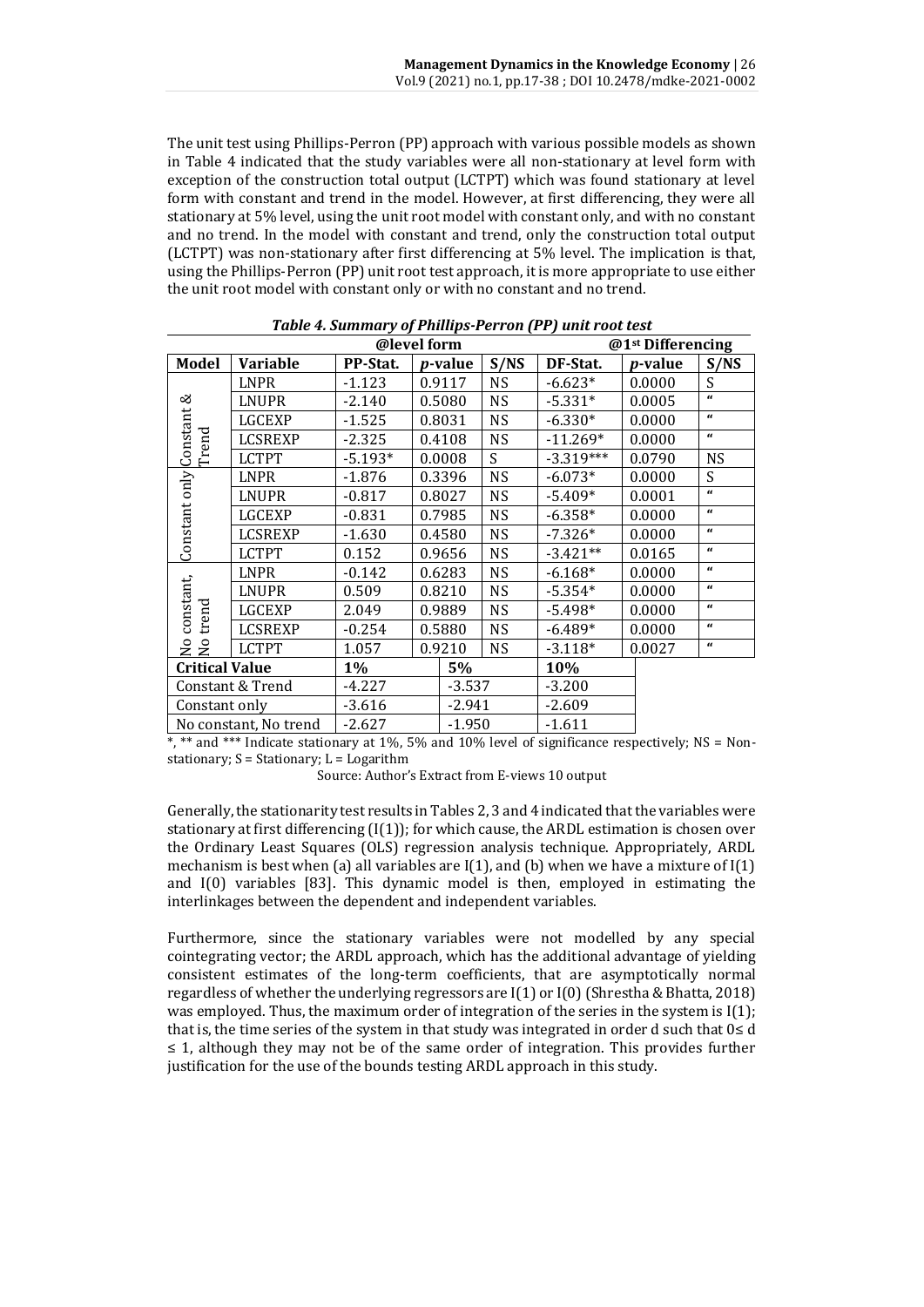## *Cointegration test and correlation*

Table 5 showed the ARDL bound test result between national poverty rate and construction sector investment variables. The ARDL (4, 4, 4, 4) result above showed that using Akaike information selection criterion, Capital expenditure (LGCEXP) at lag 4 with a coefficient value of 0.176, t-statistic value of 2.113 and associated probability value of 0.0517 has a slightly insignificant positive long-run and short-run effect on poverty rate growth in Nigeria. Meanwhile, government expenditure on recurrent construction services (LCSREXP) and the construction output (LCTPT) with coefficient values of −0.089 and −0.260 respectively, had negative long and short-run effect on national poverty rate in Nigeria. The effect of expenditure on recurrent construction services was significant (*p*=0.0390<0.05), while the construction output is negligible (*p*=0.2203>0.05). In summary, the national poverty rate has been on increase and nurtured by capital expenditure.

| JELLUI IIIVEJUIIEIIL                                                    |                              |             |                   |             |                    |  |  |  |  |
|-------------------------------------------------------------------------|------------------------------|-------------|-------------------|-------------|--------------------|--|--|--|--|
| Dependent Variable: LNPR                                                |                              |             |                   |             |                    |  |  |  |  |
| Method: ARDL                                                            |                              |             |                   |             |                    |  |  |  |  |
| Date: 08/24/20 Time: 00:35                                              |                              |             |                   |             |                    |  |  |  |  |
|                                                                         | Sample (adjusted): 1985 2019 |             |                   |             |                    |  |  |  |  |
| Included observations: 35 after adjustments                             |                              |             |                   |             |                    |  |  |  |  |
| Number of models evaluated: 500                                         |                              |             |                   |             |                    |  |  |  |  |
| Selected Model: ARDL(4, 4, 4, 4); AIC of the selected model = -1.858907 |                              |             |                   |             |                    |  |  |  |  |
| <b>Variable</b>                                                         | Lag length                   | Coefficient | <b>Std. Error</b> | t-statistic | <b>Probability</b> |  |  |  |  |
| <b>LNPR</b>                                                             | 4                            | 0.534142    | 0.230757          | 2.314737    | 0.0352             |  |  |  |  |
| LGCEXP                                                                  | 4                            | 0.175784    | 0.083179          | 2.113323    | 0.0517             |  |  |  |  |
| LCSREXP                                                                 | 4                            | $-0.088815$ | 0.039273          | $-2.261459$ | 0.0390             |  |  |  |  |
| <b>LCTPT</b>                                                            | $\overline{4}$               | $-0.260420$ | 0.203584          | $-1.279175$ | 0.2203             |  |  |  |  |
| C                                                                       |                              | 5.019630    | 2.904312          | 1.728337    | 0.1045             |  |  |  |  |
| $ECM(-1)$                                                               |                              | $-0.599819$ | 0.320471          | -4.992082   | 0.0002             |  |  |  |  |
| R-squared                                                               |                              | 0.664362    |                   |             |                    |  |  |  |  |
| Adjusted R-squared                                                      |                              | 0.399384    |                   |             |                    |  |  |  |  |
| F-statistic                                                             |                              | 3.718910    |                   |             |                    |  |  |  |  |
| Prob(F-statistic)                                                       |                              | 0.006442    |                   |             |                    |  |  |  |  |
| Durbin-Watson stat                                                      |                              | 2.487889    |                   |             |                    |  |  |  |  |
| Long-run bound test estimate                                            |                              |             |                   |             |                    |  |  |  |  |
| F-statistic                                                             |                              | 3.93        |                   |             |                    |  |  |  |  |
| Lower bound $I(0)$ @5%                                                  |                              |             |                   |             |                    |  |  |  |  |
| Upper bound $I(1)$ @5%                                                  |                              | 3.67        |                   |             |                    |  |  |  |  |

*Table 5. Long-run and short-run estimate for national poverty and construction sector investment*

Source: Author's extract from Eviews 10 result

The F-test result measuring joint influence (F-stat. = 3.719, *p*=0.0064) indicated a joint significant influence of explanatory variables on national poverty rate growth in Nigeria. In other words, the ARDL long-run bound estimate with F-stat. = 3.93>3.67 and 2.79 for upper and lower bounds respectively, confirmed a long-run equilibrium relationship between national poverty rate and construction sector variables. The  $R^2$  estimate of 0.825 indicated that the model was a good one since about 82.5% of the total variations in Nigeria national poverty rate could be explained by the construction sector variables. The remaining 17.5% could be attributed to other relevant variables not present in the model. Durbin-Watson statistic value of 2.487889 that follows the rule of thumb indicated that the model is free from the first order autocorrelation problems. Implicitly, the result indicated that construction sector variables have potentials for determining the poverty rate in Nigeria. This could be attributed to the construction industry multiplier effects on other sectors of the economy.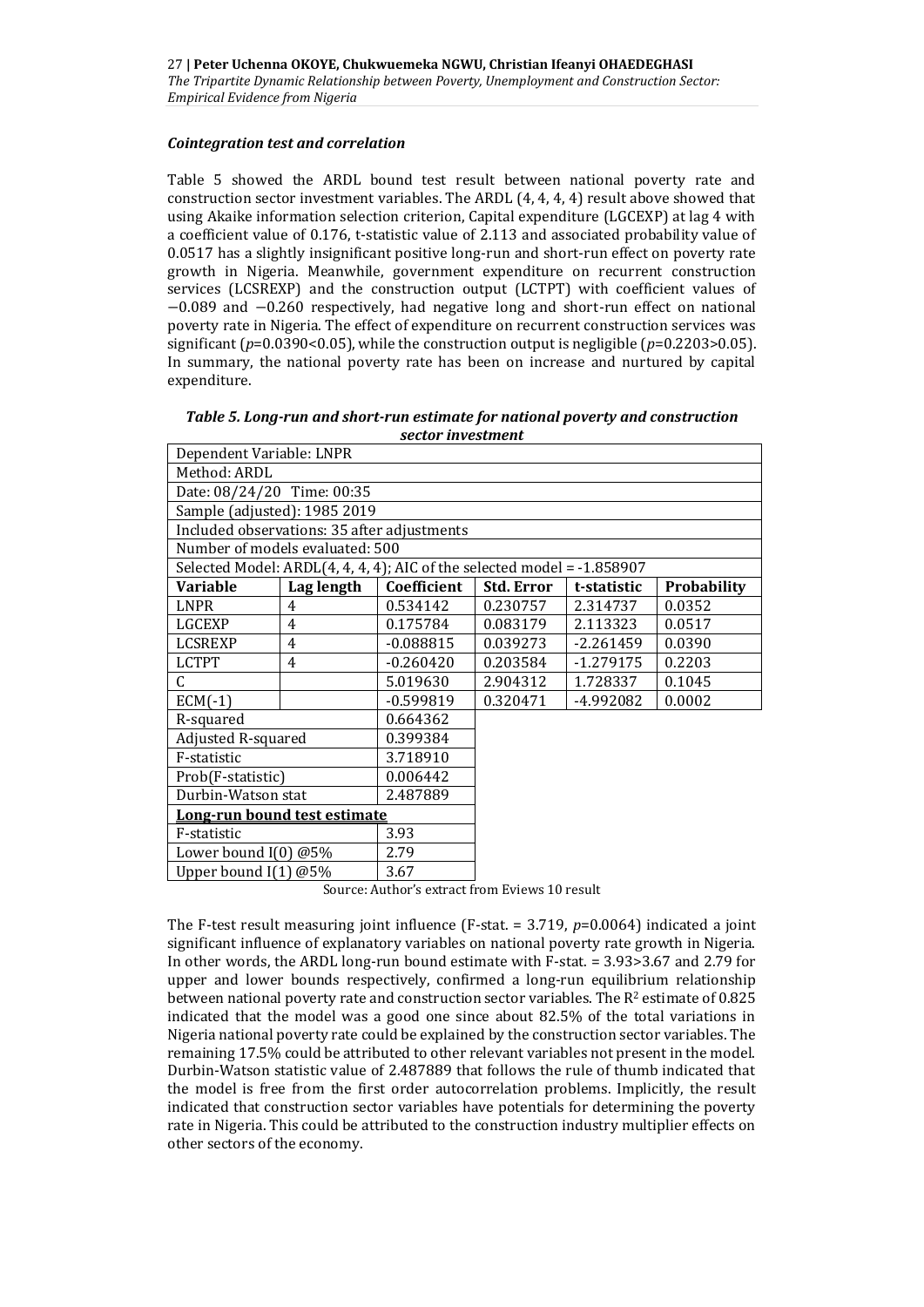The error correction coefficient  $[ECM(-1) = -0.599819, p=0.0002 < 0.05]$  appeared with expected (negative) sign. The result showed that about 60.0% of the disequilibrium between national poverty rate and construction sector variables can be corrected in one year. It implies that the equilibrium state between the research variables can be attained in two years. This result aligned with the prevailing reality because poverty rate increases as construction outputs and government expenditure on construction increase. Consequently, construction sector ought to have a positive influence on poverty rate reduction in Nigeria. Unfortunately, the reverse is the case. Inasmuch as the government expenditure on recurrent construction services and the construction output were pointers to this fact, the capital expenditure showed otherwise. However, the result indicated that the overall construction sector activities do not improve poverty rate rather increases it. It further implied that both the construction output growth and government commitment on construction have not been directed towards reducing poverty in Nigeria despite showing some potentials.

|                                                |             | consu acuon scetor investment |             |                    |  |  |  |  |
|------------------------------------------------|-------------|-------------------------------|-------------|--------------------|--|--|--|--|
| <b>ARDL Long Run Form and Bounds Test</b>      |             |                               |             |                    |  |  |  |  |
| Dependent Variable: D(LNUPR)                   |             |                               |             |                    |  |  |  |  |
| Selected Model: ARDL(4, 0, 0, 0)               |             |                               |             |                    |  |  |  |  |
| Case 2: Restricted Constant and No Trend       |             |                               |             |                    |  |  |  |  |
| Date: 08/7/20 Time: 10:33                      |             |                               |             |                    |  |  |  |  |
| Sample: 1981 2019                              |             |                               |             |                    |  |  |  |  |
| Included observations: 35                      |             |                               |             |                    |  |  |  |  |
| <b>Conditional Error Correction Regression</b> |             |                               |             |                    |  |  |  |  |
| <b>Variable</b>                                | Coefficient | <b>Std. Error</b>             | t-Statistic | <b>Probability</b> |  |  |  |  |
| LGCEXP                                         | 0.300743    | 0.524756                      | 0.573110    | 0.5713             |  |  |  |  |
| LCSREXP                                        | 0.105145    | 0.356304                      | 0.295099    | 0.7702             |  |  |  |  |
| <b>LCTPT</b>                                   | 0.090296    | 1.042102                      | 0.086648    | 0.9316             |  |  |  |  |
| C                                              | $-0.820314$ | 12.77120                      | $-0.064232$ | 0.9493             |  |  |  |  |
| $ECM(-1)$                                      | $-0.207714$ | 0.061193                      | -3.394383   | 0.0021             |  |  |  |  |
| <b>Model summary</b>                           |             |                               |             |                    |  |  |  |  |
| $R-Squared = 93.8%$                            |             |                               |             |                    |  |  |  |  |
| $F-statistic = 58.693$                         |             |                               |             |                    |  |  |  |  |
| Prob.(F-statistic) = $0.0000$                  |             |                               |             |                    |  |  |  |  |
| Durbin-Watson stat. $= 2.214941$               |             |                               |             |                    |  |  |  |  |
| Long-run bound test estimate                   |             |                               |             |                    |  |  |  |  |
| $F$ -statistic = 2.01                          |             |                               |             |                    |  |  |  |  |
| Lower bound $I(0) = 2.79$                      |             |                               |             |                    |  |  |  |  |
| Upper bound $I(1) = 3.67$                      |             |                               |             |                    |  |  |  |  |

*Table 6. Long-run and short-run estimate for national unemployment and construction sector investment*

Source: Author's extract from Eviews 10 result

Contrarily, Table 6 showed that the ARDL bounds estimate with F-statistic (2.01) < lower (2.79) and upper (3.67) bounds estimate indicated that there was no long-run relationship between the national unemployment and construction sector variables. However, the ARDL regression results with unemployment rate as the dependent variable showed that federal government capital expenditure (LGCEXP), construction services recurrent expenditure (LCSREXP) and construction total output (LCTPT) interacts positively and insignificantly with unemployment rate in Nigeria in both long and short run. Likewise, this result depicted that the overall construction sector activities have not been directed towards reducing unemployment in Nigeria despite showing some potentials. This could be seen in the percentage of labor for engaged through construction activities in Nigeria. However, the short-run adjustment coefficient  $(ECM(-1) = -0.207714)$  showed that about 20.8% of the disequilibrium between unemployment rate and construction sector variables can be corrected in one year, hence, the total disequilibrium can be corrected in about 5 years' time. This could be traced from the fact that the construction industry has not performed optimally in terms of employment generation.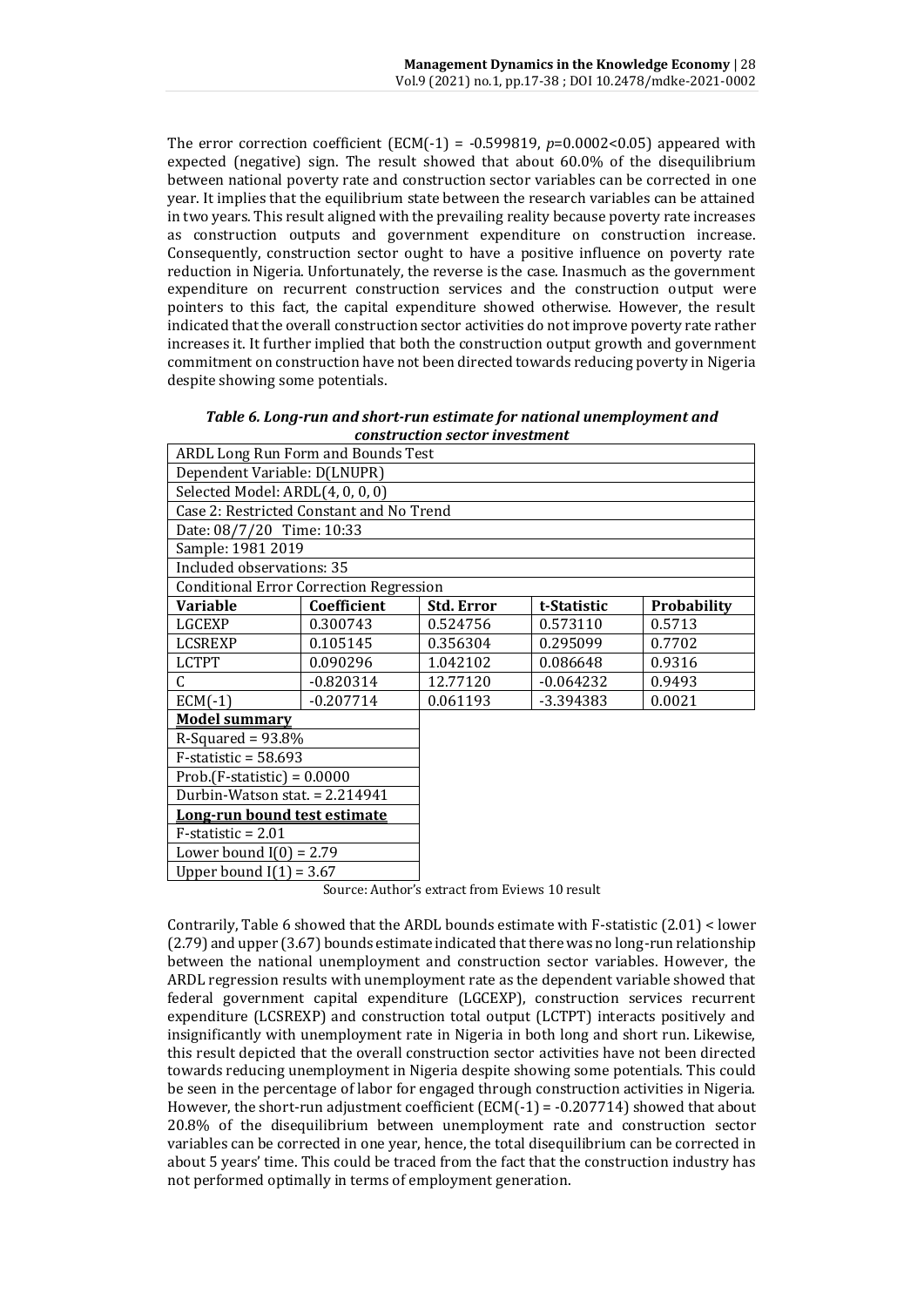From the result of Table 7, poverty rate related positively with the unemployment rate in Nigeria. It implies that, an increase in unemployment rate would equally increase the rate of poverty. The degree of linear association was negligible  $(p=0.1807>0.05)$ . This is because there are many other factors accountable for poverty in Nigeria. However, the link between national poverty rate and construction expenditure (Capital and Recurrent expenditure) was positive and significant (*p*<0.05), while the interaction between poverty rate and construction output was also positive but statistically insignificant (*p*>0.05). In a similar way, unemployment rate interacted positively and significantly with construction sector investments for the period ( $p=0.0000<0.05$ ).

## **Correlation result**

| Covariance Analysis: Ordinary |             |          |          |                |              |  |  |  |
|-------------------------------|-------------|----------|----------|----------------|--------------|--|--|--|
| Date: 08/25/20 Time: 21:04    |             |          |          |                |              |  |  |  |
| Sample: 1981 2019             |             |          |          |                |              |  |  |  |
| Included observations: 39     |             |          |          |                |              |  |  |  |
| Correlation                   |             |          |          |                |              |  |  |  |
| t-Statistic                   |             |          |          |                |              |  |  |  |
| Probability                   | <b>LNPR</b> | LNUPR    | LGCEXP   | <b>LCSREXP</b> | <b>LCTPT</b> |  |  |  |
| LNPR                          | 1.000000    |          |          |                |              |  |  |  |
|                               |             |          |          |                |              |  |  |  |
|                               |             |          |          |                |              |  |  |  |
| <b>LNUPR</b>                  | 0.218856    | 1.000000 |          |                |              |  |  |  |
|                               | 1.364321    |          |          |                |              |  |  |  |
|                               | 0.1807      |          |          |                |              |  |  |  |
| <b>LGCEXP</b>                 | 0.563826    | 0.698133 | 1.000000 |                |              |  |  |  |
|                               | 4.152615    | 5.931239 |          |                |              |  |  |  |
|                               | 0.0002      | 0.0000   |          |                |              |  |  |  |
| <b>LCSREXP</b>                | 0.468453    | 0.808782 | 0.944586 | 1.000000       |              |  |  |  |
|                               | 3.225274    | 8.365179 | 17.50326 |                |              |  |  |  |
|                               | 0.0026      | 0.0000   | 0.0000   |                |              |  |  |  |
| <b>LCTPT</b>                  | 0.146132    | 0.833635 | 0.784244 | 0.851903       | 1.000000     |  |  |  |
|                               | 0.898535    | 9.180979 | 7.688526 | 9.894819       |              |  |  |  |
|                               | 0.3747      | 0.0000   | 0.0000   | 0.0000         |              |  |  |  |

*Table 7. Correlation result*

Source: Author's Eviews 10 Result

Also, the capital expenditure interacted positively and significantly with the recurrent expenditure and construction output in Nigeria (*p*<0.05). This is to show that construction sector investment has potential to taming the incidences of poverty and unemployment in Nigeria. But as it stands, government expenditure on construction and construction output increase, as both poverty and unemployment increase. This indicated that economic growth in Nigeria is never equated to development. It further implied that there might be some misplacement of priority, because under an ideal situation, increase in government expenditure in real sectors should have brought about reduction in poverty and unemployment.

## *Causality test*

#### *Table 8. Causality estimate*

| Pairwise Granger Causality Tests   |                 |                   |  |
|------------------------------------|-----------------|-------------------|--|
| Date: 08/24/20 Time: 00:39         |                 |                   |  |
| Sample: 1981 2019                  |                 |                   |  |
| Lags: 2                            |                 |                   |  |
| Null Hypothesis:                   | 0 <sub>bs</sub> | F-Statistic Prob. |  |
| LGCEXP does not Granger cause LNPR |                 | 0.39896 0.6743    |  |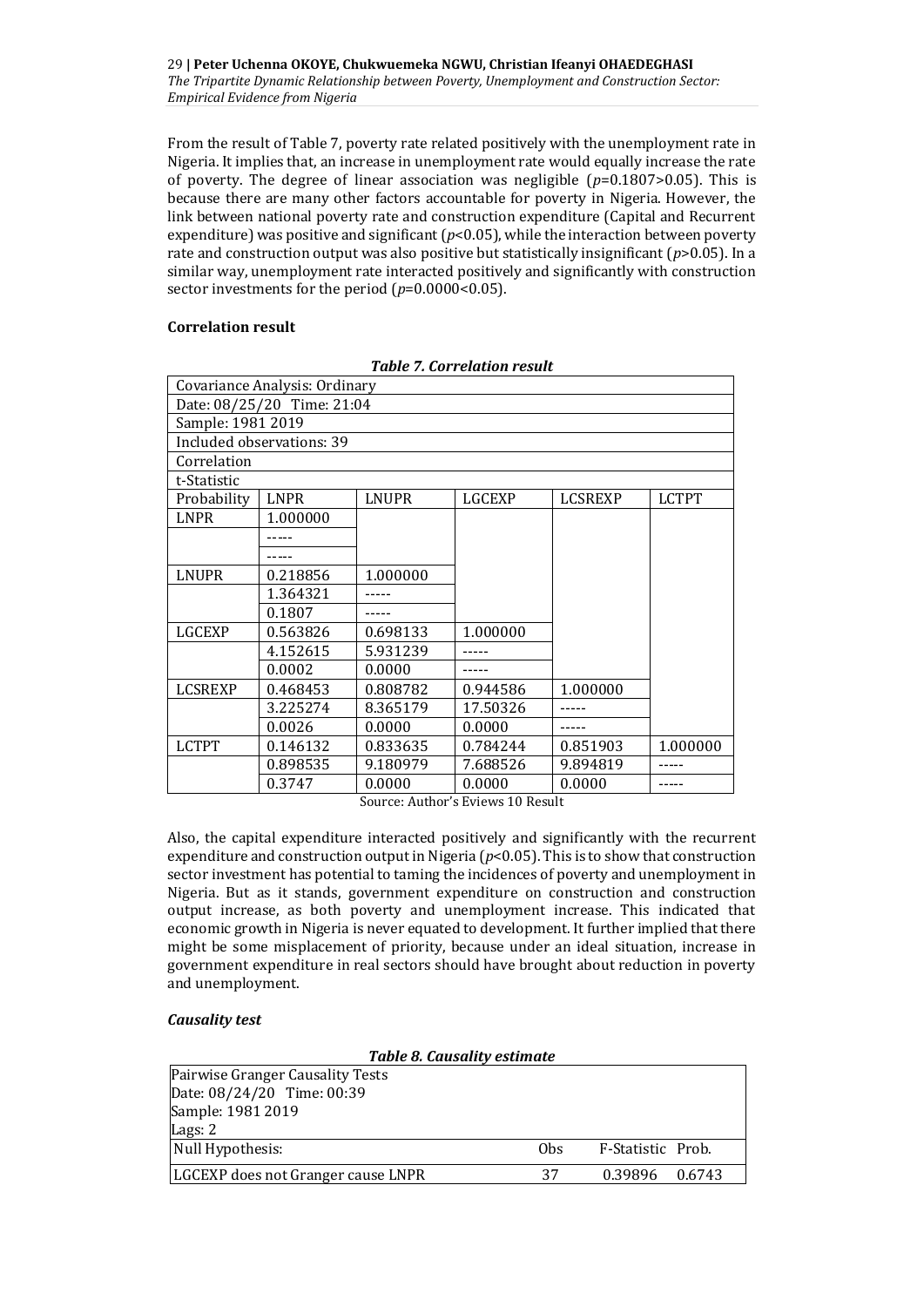| LNPR does not Granger cause LGCEXP    |    | 0.10634  | 0.8994 |
|---------------------------------------|----|----------|--------|
| LCSREXP does not Granger cause LNPR   | 37 | 0.96613  | 0.3914 |
| LNPR does not Granger cause LCSREXP   |    | 1.56025  | 0.2256 |
| LCTPT does not Granger cause LNPR     | 37 | 1.54418  | 0.2290 |
| LNPR does not Granger cause LCTPT     |    | 1.13694  | 0.3334 |
| LCSREXP does not Granger cause LGCEXP | 37 | 0.45298  | 0.6397 |
| LGCEXP does not Granger cause LCSREXP |    | 3.46515* | 0.0434 |
| LCTPT does not Granger cause LGCEXP   | 37 | 0.28720  | 0.7523 |
| LGCEXP does not Granger cause LCTPT   |    | 4.08899* | 0.0262 |
| LCTPT does not Granger cause LCSREXP  | 37 | 0.92913  | 0.4053 |
| LCSREXP does not Granger cause LCTPT  |    | 7.50346* | 0.0021 |

Note: \* indicates significant at the 5% significance level. The null hypothesis of no causality is rejected if the probability is less than 0.05.

Source: Author's Eviews 10 result

The Granger causality test result in Table 8 indicated no causal interaction between capital expenditure and poverty rate, between construction services recurrent expenditure and poverty rate, and between construction output and poverty rate in Nigeria (*p*>0.05). However, there is unidirectional causality running from capital expenditure to construction services recurrent expenditure, from capital expenditure to construction output, and from construction services recurrent expenditure to construction output in Nigeria (p<0.05). The implication is that, investment in capital projects drives construction services recurrent expenditure and construction output without a feedback, while investment in construction services recurrent expenditure drives construction output without a feedback by two years. This result further implies that there is no causal influence either from poverty rate to construction sector variables or vice versa, rather a unidirectional influence from capital expenditure to construction services recurrent expenditure and construction output, and from construction services recurrent expenditure to construction output in part and without return in a short term.

#### **Discussion**

Ideally, expenditure and investment on construction sector ought to have brought about reduction in poverty and unemployment rates (Enilolobo et al., 2019). However, this study demonstrated that despite showing potential as a means of reducing poverty and unemployment rate, an increase in construction expenditure increases poverty and unemployment rate in Nigeria. This result is consistent with that of Anderson, d'Orey, Duvendack and Esposito (2018), who found out that there is no clear evidence that higher government spending plays a significant role in reducing income poverty in low- and middle-income countries. It, however, opposes the results of Adegboyo (2020), Dankumo, Ishak, Bani, and Hamza (2019), Yahaya (2019). It also went contrary to the results of Mehmood and Sadiq (2010) in Pakistan, as well as Sasana and Kusuma (2018) in Indonesia. Thus, the fact that there is a long-run equilibrium relationship between poverty rate and construction sector variables suggested that greater percentage (82.5%) of Nigeria poverty rate can be explained by the construction sector variables. This is in line with the result of studies such as (Akanbi, 2015; Marinho et al., 2017; Nwosa, 2014). In specific term, it disagreed with Omari and Muturi (2016) who showed that infrastructure sector expenditure has a negative and significant effect on poverty level against other sectors in Kenya.

However, this is not the case with unemployment rate where there is no long-run relationship between the national unemployment and construction sector variables. In this case, the result showed that only a small percentage (20.8%) of unemployment rate can be explained by the construction sector variables. This equally corroborated the results of (Chotia & Rao, 2017a, b; Ogun, 2010). It also agreed with Adelowokan et al. (2019) but contrary to Bidemi (2016) and Abouelfarag and Qutb (2020) in Egypt. This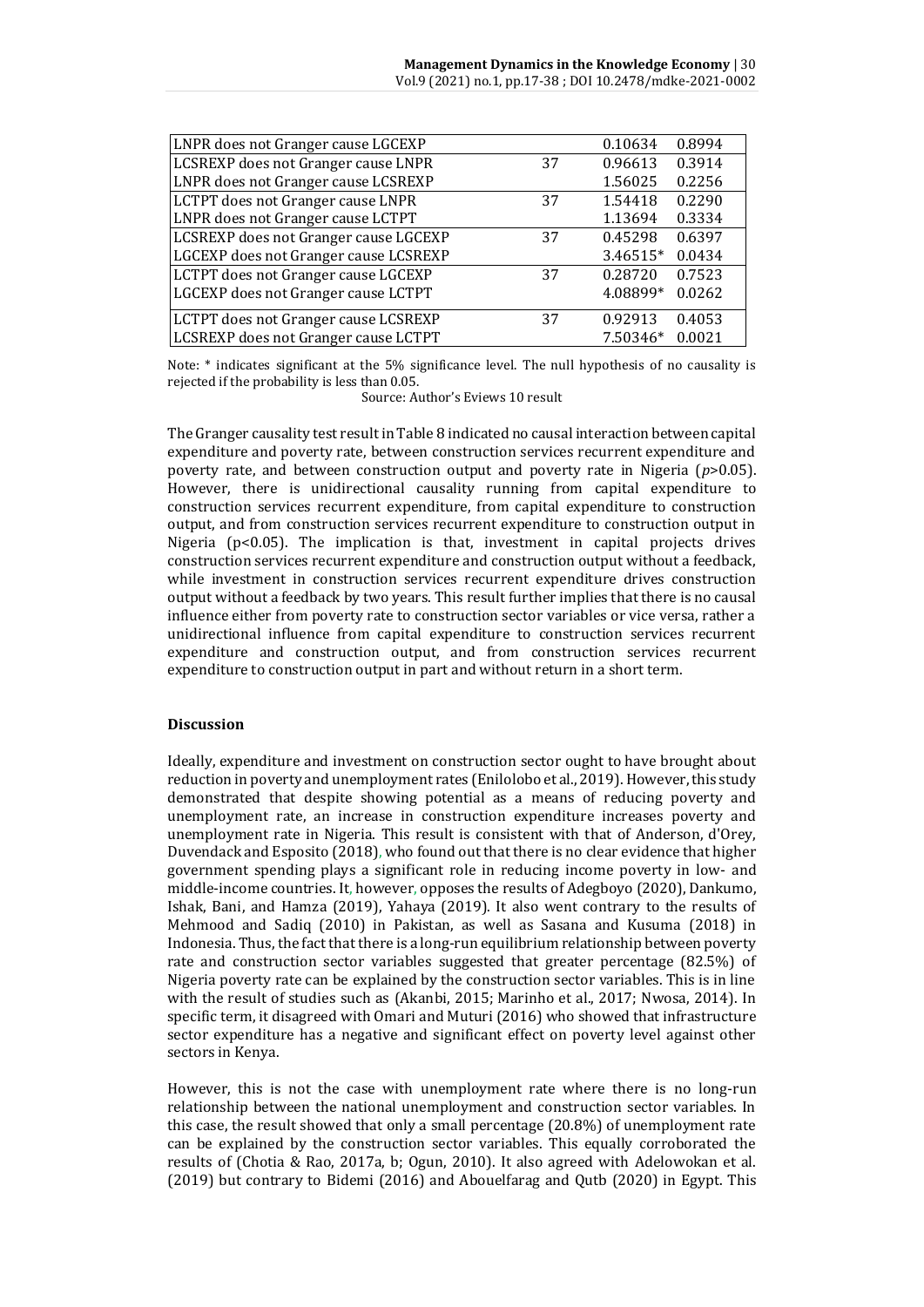implies that construction sector expenditure and government commitments on construction have not been directed towards reducing poverty and unemployment in Nigeria despite showing some potentials against the result of Chotia and Rao (2017a). This is in agreement with Jaiyeola and Bayat (2020) and Salisu and Arshad (2019) who suggested for the need for employment-centered strategy for poverty and unemployment reduction in Nigeria.

Furthermore, the percentage of people that are engaged in construction activities in Nigeria attested to this fact. The result of Omodero (2019) is also supported by the result of this study, which is further substantiated by different reports of NBS (2010a; 2018b; 2020b) and NESG (2020) that showed that the percentage of people engaged through construction activities and services in Nigeria is still very low.

Meanwhile, the correlation result signifies that there are positive linear relations (see Table 7). This could be true because poverty, unemployment, and construction sector are all indicators of economic development. However, while the positive association between construction sector variables and poverty is for both long-run and short-run, the relationship between construction sector expenditure and unemployment is only for a short-run (see Tables 5 and 6 respectively). This result verified the result of Iheanacho (2016), Ewubare and Maeba (2018), Ilugbusi et al. (2019), and Isa et al. (2019). In spite of this, this study shows that there is no causal relationship between poverty rate and construction sector variables, while the same could not be established for unemployment rate since there is no long-run cointegration between the variables. It, therefore, denotes that construction sector variables do not have any direct effect on both poverty rate and unemployment rate in Nigeria under the current economic condition regardless of the linear correlation. It could also be deduced that the effect of construction sector variables on unemployment rate may be observed only in the short-run, during the transition from a long-term equilibrium at one level of construction sector variables to a long-run equilibrium at another level of construction sector variables; but not so for poverty rate. This position runs contrary to the result of Adegboyo (2020), which revealed that transfer capital expenditure and administrative recurrent expenditure increase poverty.

The result presents a complex scenario. It suggests that poverty rate in Nigeria can be predicted in the long run from the construction sector variables, whereas unemployment rate cannot. The overall result presents an interesting picture in the Nigerian economic activities, where there are a lot of conflicting results as to the effects of economic activities and government spending on real sectors on poverty and unemployment reduction. This then, affirmed the submissions of Ukwueze (2015) and Timilsina et al. (2020) who acknowledged the existence of conflicting empirical reports. Although the trend of economic data pointed to this direction, it behooves every reality of any progressive economy looking at the huge amount of resources committed to the construction sector and construction output in Nigeria. Customarily, this would have been transcended into economic development in terms of poverty and unemployment reduction as claimed by Taye and Dada (2012), but this study has proved otherwise.

#### **Conclusions**

As a major economic sector with the capacity to reduce both poverty and unemployment rates, this study has examined the relationships between construction sector variables (construction sector output, federal government capital expenditure and construction services recurrent expenditure), poverty and unemployment rates in Nigeria. The study established a complex and interesting result. It found that there are positive and significant linear correlations between construction sector expenditure and poverty rate, but, for the construction output, the linear association was insignificant. It also found that the same positive and significant linear correlations exist between construction sector expenditure and unemployment rate in Nigeria. However, while these linear relationships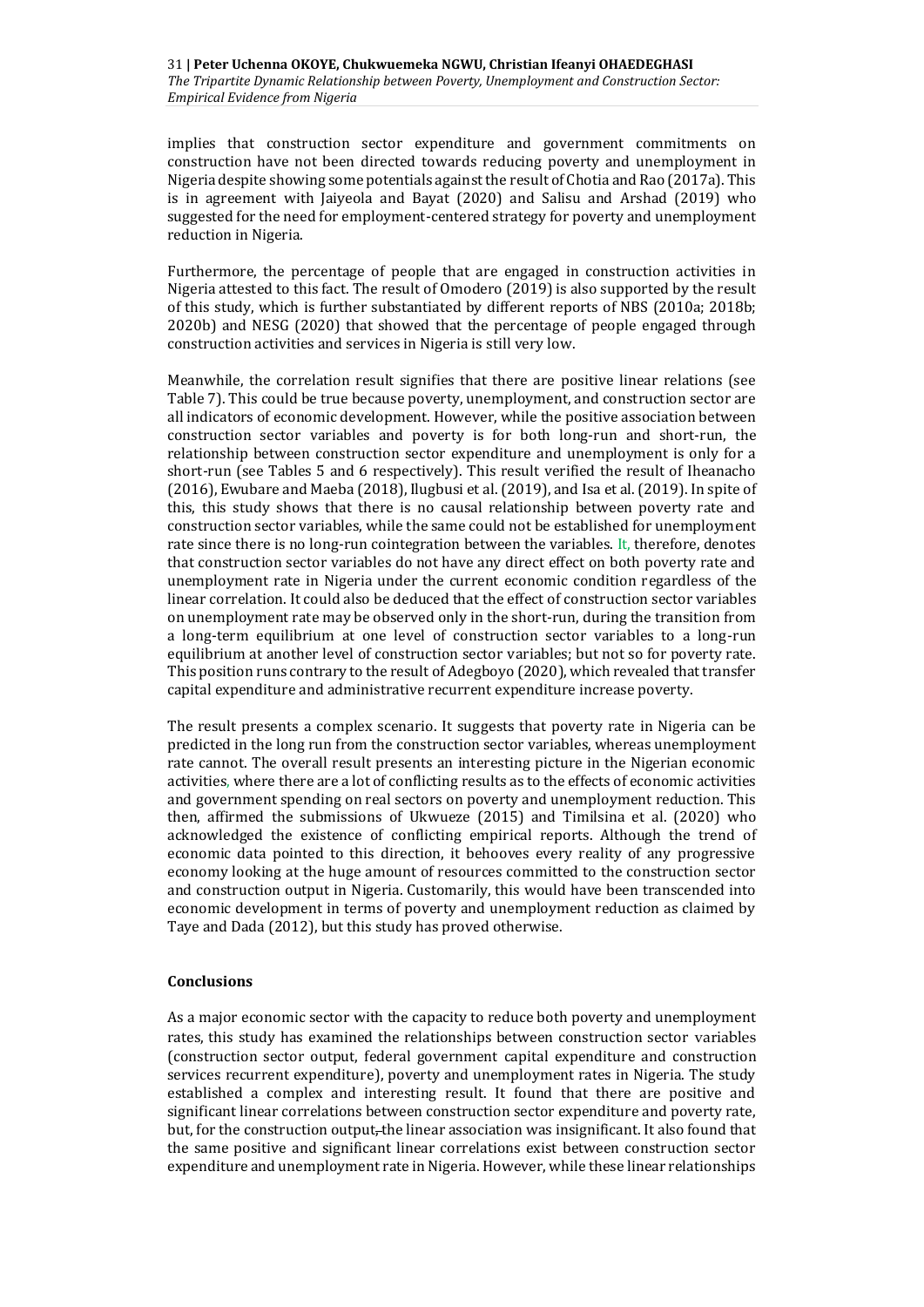exist in the long- and short-run for poverty rate, they exist only in the short-run for unemployment rate.

Explicitly, none of the construction sector variables directly influences poverty rate or unemployment rate and vice versa, except for the government capital expenditure that leads construction service recurrent expenditure and construction output in one direction with no return, and construction service recurrent expenditure that leads construction output without feedback. The essence of the linear relationships could be that all the variables are indicators of national development. But while increase in the construction spending and output would have caused reduction in poverty and unemployment, as suggested by the coefficients of government expenditure on recurrent construction services and construction output, this could not be established. It shows that poverty and unemployment increase as construction expenditure and output increases. That is to say that the relationship could not be translated to any improvement in poverty and unemployment reduction in Nigeria. It further denotes that the strength of construction variables is not enough to cause reduction in poverty rate. It then suggests that economic activities on construction sector cannot be relied upon for improvement of poverty and unemployment reduction in Nigeria. It could be deduced from the interplay that the observed long- and short-run contemporaneous relationships between construction expenditure and poverty rate are coincidental.

Since the empirical result suggested that construction variables could not cause any improvement of poverty and unemployment reduction despite showing some potentials, it is incumbent on the economic policy makers to strategize to optimize the potentials of construction sector towards reducing poverty and unemployment. It also states that the current commitments and expenditure on construction sector have not been directed towards reducing poverty and unemployment; rather a misplaced priority, which required much to be desired. In another way, the huge financial resources committed into construction sector activities should be translated to job creation with an accumulated effect on poverty reduction. Nigerian government should re-strategize and refocus their attention to construction sector so as to minimize wastage of resources and increase contribution to the national development.

Conventionally, an increase in construction spending would have been expected to bring about unemployment and poverty reduction. Unfortunately, this study challenged this presumption. It queries the effectiveness of efforts of Nigerian economic managers and policy makers towards reducing poverty and unemployment. Now that the country is still engulfed with precarious economic conditions occasioned by the global pandemic and oil price downturn, this study would serve as a pointer towards directing the economic policy makers in the path of economic transformation that would bring about unemployment and poverty reduction. That is to say that the global relevance of construction sector needs to be reflected in the Nigerian development landscape.

Practically, the result of this study implies that Nigerian populace has not benefited significantly from the huge capital spending on infrastructure and construction sector services in term of gaining employment and poverty reduction. That is to say that unemployment and poverty rate will continue to rise even with increasing construction sector output and government spending on infrastructure and construction sector services. However, it further implies that with the right policy and planning, the construction sector can generate multiple employments through its chain of activities that can reduce poverty rate in Nigeria. To the scholars, this study is a call for further studies into the roles of construction sector towards economic and social development of Nigeria, looking at the scanty scholarly work in this area of research. To the policy makers, construction and economic planners, this study serves a pointer through giving an insight into a way of taming the trends of poverty and unemployment in Nigeria, thus the need for new thinking. To the government, it is a call to action towards proper investment,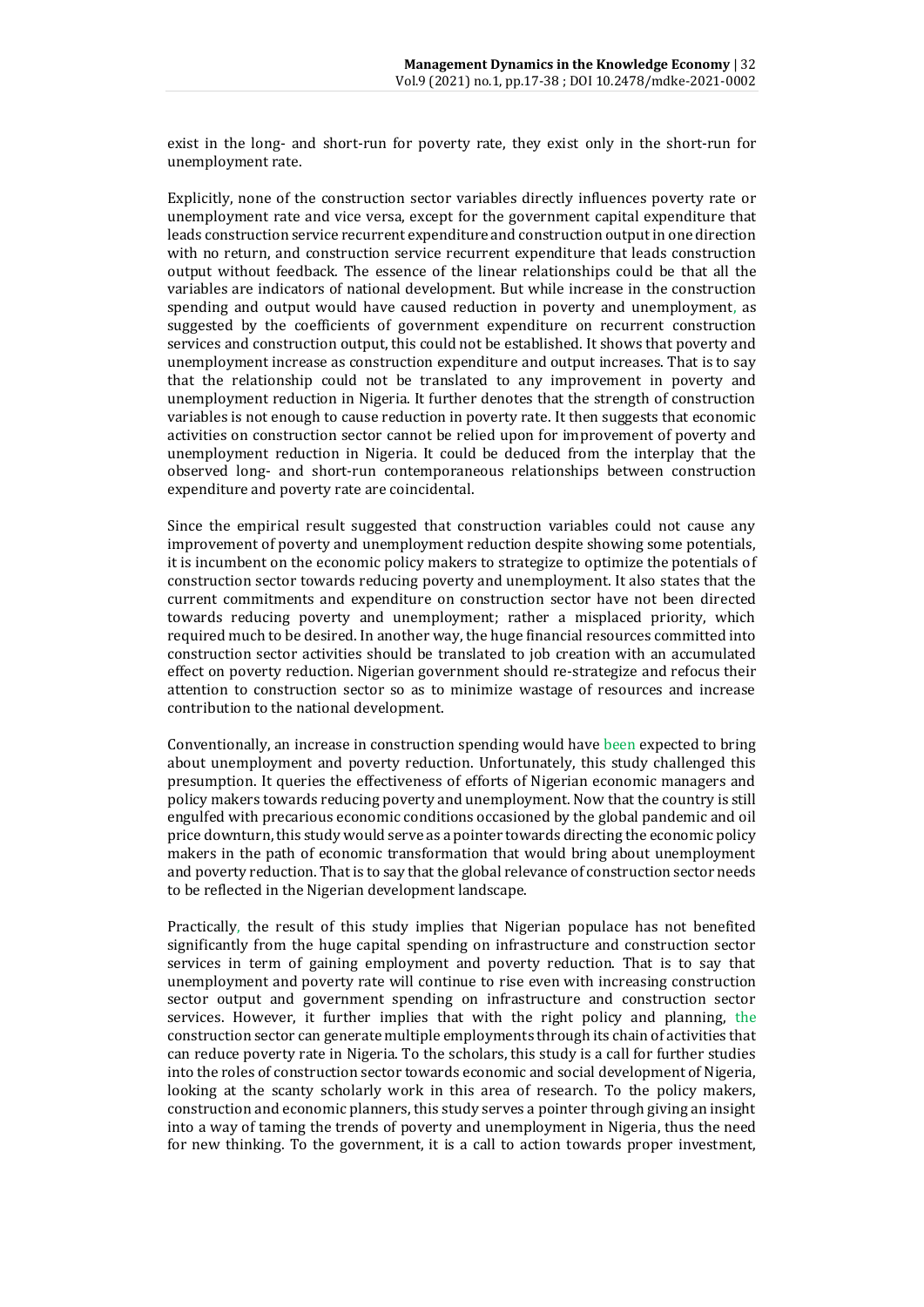proper distribution of resources and re-strengthening of fiscal and regulatory frameworks.

Consequently, the study suggested that construction sector expenditure and output should be directed towards poverty and unemployment reduction. This could be done through the diversification and integration of all construction sub-sectors particularly the private sector, into the nation's economic equation. The Nigerian government needs to redirect its attention to formulating policies that would ensure sustainable economic development rather than misplacing priorities through unnecessary spending on construction sector activities. Since this study shows that an increase in construction expenditure increases poverty rate and unemployment, the country craves for a reevaluation of economic policies with a refocus on those sectors that would lead to national development in Nigeria.

Although the result of this study could be true from the empirical perspective, narrowing the study to construction sector variables may have only affected the overall result. That is to say that the results could have been influenced by the use of single sector data for analysis which may cause a major drawback in the applicability and acceptability of the result. Primarily, reduction in poverty and unemployment rates would have a multisectoral linkage vis-à-vis other micro socio-economic variables. Therefore, it would be implausible for one to expect a single sector of economy to significantly influence the rates of poverty and unemployment reduction in Nigeria. On this basis, this study proposed carrying a confirmatory study to ascertain the true relationship between the construction sector with poverty and unemployment reduction amidst other sectors of the economy, using current and rebased economic data from Nigeria.

#### **References**

- Abouelfarag, H. A., & Qutb, R. (2020). Does government expenditure reduce unemployment in Egypt?. *Journal of Economic and Administrative Sciences*. aheadof-print. https://doi.org/10.1108/JEAS-01-2020-0011
- Action Aid Nigeria. (2015). *Corruption and poverty in Nigeria: A report.* Gwarimpa, Abuja: Action Aid Nigeria.
	- [https://nigeria.actionaid.org/sites/nigeria/files/pc\\_report\\_content.pdf](https://nigeria.actionaid.org/sites/nigeria/files/pc_report_content.pdf)
- Adegboyo, O.S. (2020). Does government spending reduce poverty in Nigeria? Evidence from auto-regressive distributed lag specification. *Ekonomi Bisnis, 25*(1), 14-25. https://doi.org/10.17977/um042v25i1p14-25
- Adelowokan, O. A., Maku, O. E., Babasanya, A. O., & Adesoye, A. B. (2019). Unemployment, poverty and economic growth in Nigeria. *Journal of Economics & Management*, *35*, 5-17. https://doi.org/10.22367/jem.2019.35.01
- Agbasi, O. E., Edoko, T. D., & Ezeanolue, U. S. (2018). Economic growth and poverty reduction in Nigeria. *Sumerianz Journal of Economics and Finance*, *1*(1), 31-36.
- Akanbi, O. A. (2015). Structural and institutional determinants of poverty in Sub-Saharan African countries. *Journal of Human Development and Capabilities*, *16*(1), 122- 141. https://doi.org/10.1080/19452829.2014.985197
- Akeju, K. F., & Olanipeun, D. B. (2014). Unemployment and economic growth in Nigeria. *Journal of Economics and Sustainable Development*, *5*(4), 138-44.
- Akutson, S., Messiah, A. J., & Araf, Y. D. (2018). The impact of unemployment on economic growth in Nigeria: An application of autoregressive distributed lag (ARDL) bound testing. *Sumerianz Journal of Business Management and Marketing*, *1*(2), 37-46.
- Alhowaish, A.K. (2015). Causality between construction sector and economic growth: The case of Saudi Arabia. *International Real Estate Review*, *18*(1), 131-147.
- Ali, I., & Pernia, E.M. (2003). *Infrastructure and poverty reduction - What is the connection?* ERD Policy Brief Series, 13, Economics and Research Department, Manila, Philippines: Asian Development Bank. <http://www.adb.org/Economics/default.asp>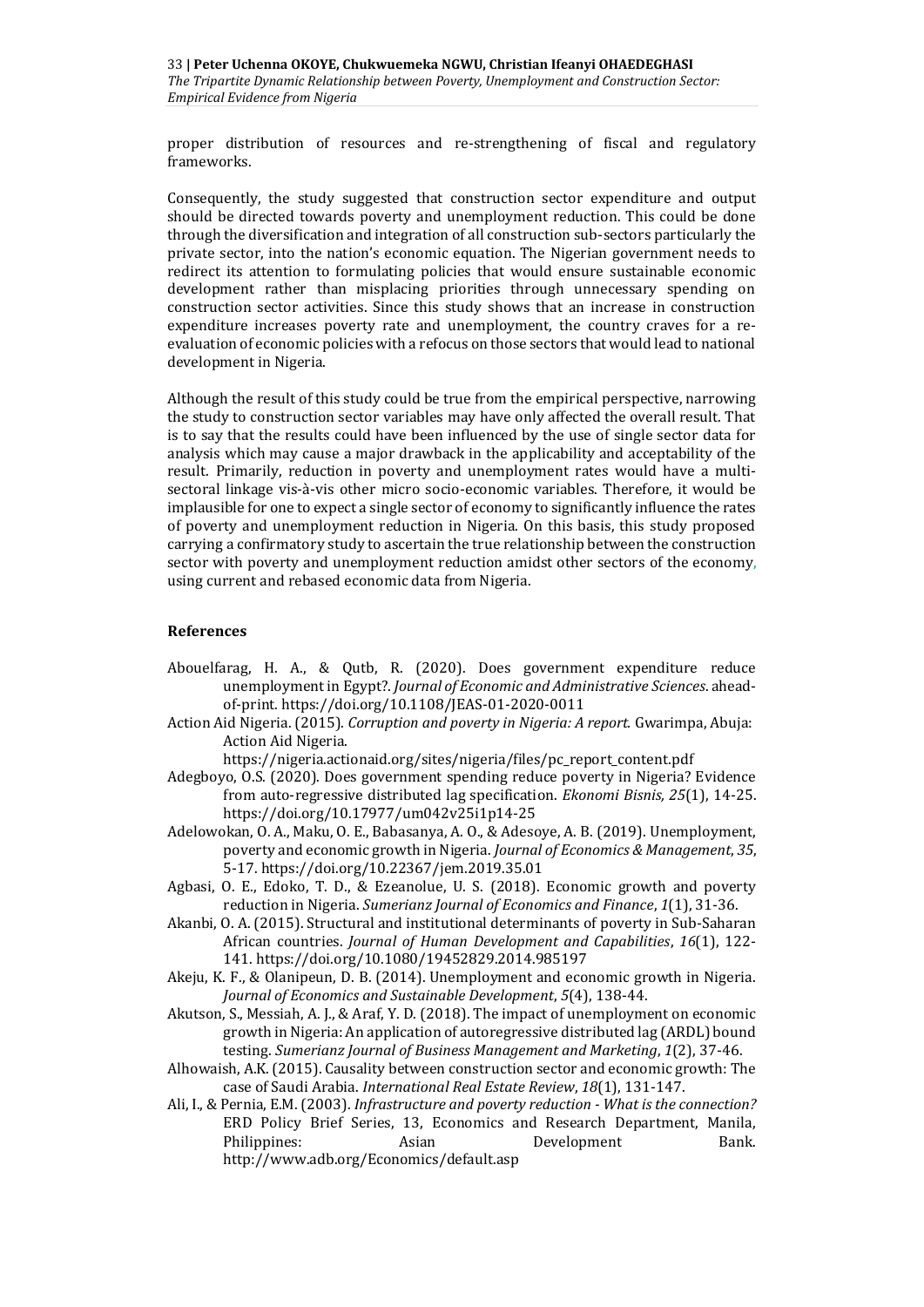- Anderson, E., d'Orey, M. A. J., Duvendack, M., & Esposito, L. (2018). Does government spending affect income poverty? A meta-regression analysis. *World Development, 103*, 60-71. https://doi.org/10.1016/j.worlddev.2017.10.006
- Arltová, M., & Fedorová, D. (2016). Selection of unit root test on the basis of length of the time series and value of AR(1) parameter. *Statistika, 93*(3), 47- 64.
- Auwal, U. (2012). Nexus of public expenditure, employment and poverty reduction in Nigeria: An empirical analysis. *The 53rd Annual Conference of Nigerian Economic Society (NES), Youth Employment and Poverty Reduction in Nigeria*, 27th -30th August, 2012, Abuja, Nigeria.
- Babatunde, S. A. (2018). Government spending on infrastructure and economic growth in Nigeria. *Economic Research - Ekonomska Istraživanja, 31*(1), 997-1014. https://doi.org/10.1080/1331677X.2018.1436453
- Bello, M. A., & Roslan, A. H. (2010). Has poverty reduced in Nigeria 20 years After?. *European Journal of Social Sciences, 15*(1), 7-17.
- Bidemi, O. J. (2016). Fiscal policy and unemployment in Nigeria. *The International Journal of Social Sciences and Humanities Invention*, *3*(2), 1887-1891. https://doi.org/10.18535/ijsshi/v3i2.9
- Calderon, C., Kambou, G., Korman, V., Kubota, M., & Canales, C. C. (Eds.) (2019). *Africa's Pulse, No. 19, April 2019: An Analysis of Issues Shaping Africa's Economic Future*. International Bank for Reconstruction and Development / The World Bank. https://doi.org/10.1596/978-1-4648-1421-1
- CBN. (2019). *2018 Statistical Bulletin: Public Finance Statistics.* Central Bank of Nigeria. <https://www.cbn.gov.ng/documents/Statbulletin.asp>
- Charles, D., Nenbee, S. G., & Krama, I. J. (2018). Public investment in the social sector and employment generation in Nigeria, 1980-2016. *Greener Journal of Social Sciences*, *8*(1), 001-011.
- Chotia, V., & Rao, N. V. M. (2017a). An empirical investigation of the link between infrastructure development and poverty reduction: The case of India. *International Journal of Social Economics*, *44*(12), 1906-1918. https://doi.org/10.1108/IJSE-06-2016-0154
- Chotia, V., & Rao, N. V. M. (2017b), Investigating the interlinkages between infrastructure development, poverty and rural–urban income inequality: Evidence from BRICS nations. *Studies in Economics and Finance*, *34*(4), 466-484. https://doi.org/10.1108/SEF-07-2016-0159
- Corral, P., Molini, V., & Oseni, G. (2015). *No condition is permanent: Middle class in Nigeria in the last decade.* Policy Research Working Paper 7214, World Bank.
- Dankumo, A. M., Ishak, S., Bani, Y., & Hamza, H. Z. (2019). The Relationship between Public Expenditure, Corruption and Poverty in Nigeria. *Jurnal Ekonomi dan Studi Pembangunan, 11*(1), 76 –89. https://doi.org/10.17977/um002v11i12019p076
- Darma. (2014). Federal capital expenditure and its impact on economic growth in Nigeria: 1980–2010. *Developing Country Studies, 4*(4), 24–33.
- Dickey, D. A., & Fuller, W. A. (1979). Distributions of the estimators for autoregressive time series with a unit root. *Journal of the American Statistical Association 74*(366), 427–431. https://doi.org/10.2307/2286348
- du Plessis, C. (2001). Sustainability and sustainable construction: The African context. *Building Research and Information, 29*(5), 374-380. https://doi.org/10.1080/09613210110063809
- Elliott, G., Rothenberg, T. J., & Stock, J. H. (1996). Efficient tests for an autoregressive unit root. *Econometrica, 64*(4), 813–836. https://doi.org/10.2307/2171846
- Engle, R. F. & Granger, C. W. J. (1987). Cointegration and error correction representation, estimating and testing. *Econometrica, 55*(2), 251–276. https://doi.org/10.2307/1913236
- Enilolobo, O. S., Mustapha, S. A., & Ikechukwu, O. P. (2019). Nexus between agriculture and Unemployment in Nigeria. *Journal of Economics, Management & Trade, 22*(5), 1- 13. https://doi.org/10.9734/JEMT/2019/v22i530103
- Eregha, P. B. Sede, P. S., & Onotaniyohwo, F. O. (2012). Does the composition of public expenditure matter for growth in Nigeria?. *Pakistan Journal of Social Sciences, 9*(3), 125-131. https://doi.org/10.3923/pjssci.2012.125.131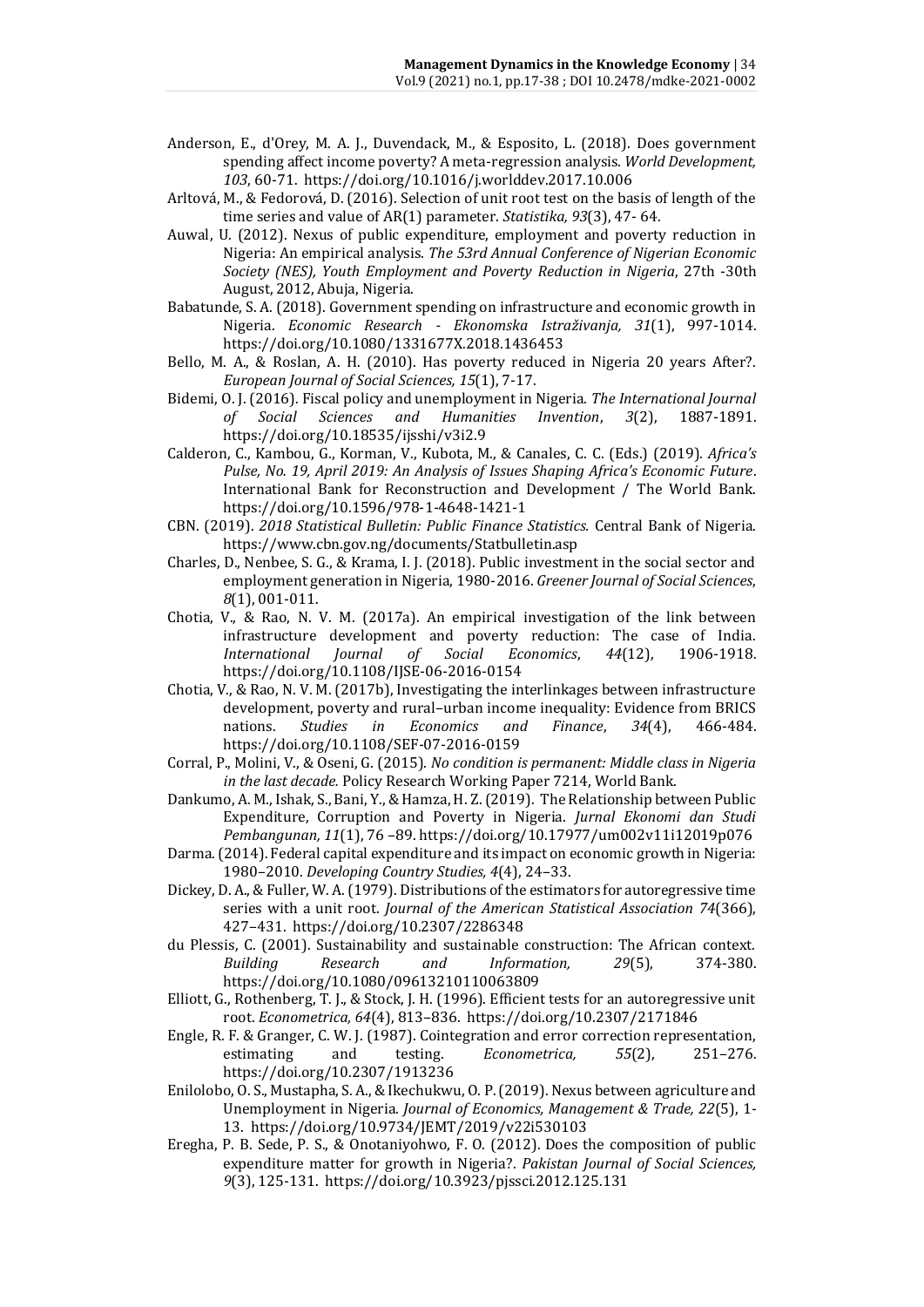- Ewubare, D. B., & Maeba, S. L. (2018). Effect of public expenditure in construction and transportation sectors on employment in Nigeria. *International Journal of Science and Management Studies, 1*(4), 130-136.
- Ewubare, D. B., & Okpani, A. O. (2018). Poverty and income inequality in Nigeria (1980- 2017). *International Journal of Advanced Studies in Ecology, Development and Sustainability*, *5*(1), 138-151.
- Ghouse, G., Khan, S. A., & Rehman, A. U. (2018). ARDL model as a remedy for spurious regression: Problems, performance and prospectus. *Munich Personal RePEc Archive*, 83973. <https://mpra.ub.uni-muenchen.de/83973>
- Iheanacho, E. (2016). The contribution of government expenditure on economic growth of Nigeria: Disaggregated approach. *International Journal of Economics & Management Sciences, 5*(5), 1–9. https://doi.org/10.4172/2162-6359.1000369
- Ilugbusi, B. S., Ajala, R. B., Nkire, N. L., & Ojo, O. D. (2019). The nexus between unemployment and economic growth in Nigeria (1986-2018). *International Journal of Innovative Research & Development, 8*(12), 264-270. https://doi.org/10.24940/ijird/2019/v8/i12/DEC19047
- IMF. (2020a). *Regional economic outlook, Sub-Saharan Africa: COVID-19: An unprecedented threat to development.* World economic and financial surveys, Washington, DC: International Monetary Fund, April 20. [https://www.imf.org/en/Publications/REO/SSA/Issues/2020/04/01/sreo042](https://www.imf.org/en/Publications/REO/SSA/Issues/2020/04/01/sreo0420)  $\Omega$ .
- IMF. (2020b). *World economic outlook update, June 2020: A crisis like no other, an uncertain recovery.* **International Monetary Fund.** [https://www.imf.org/en/Publications/WEO.](https://www.imf.org/en/Publications/WEO)
- Isa, D. P., Arham, M. A., & Dai, S. I. (2019). Effects of capital expenditures, development index and unemployment on poverty in Gorontalo Province. *Jambura Equilibrium Journal*, *1*(1), 23-30.
- Ismail, S. (2018). *Developing a framework for sustainable industrialised building systems for infrastructure projects in Malaysia.* PhD. Dissertation, School of Civil Engineering and Built Environment Science and Engineering Faculty Queensland University of Technology.
- Jaiyeola, A .O., & Bayat, A. (2020). Assessment of trends in income poverty in Nigeria from 2010–2013: An Analysis Based on the Nigeria General Household Survey. *Journal of Poverty,* 24(3), 185-202. https://doi.org/10.1080/10875549.2019.1668900
- Khan, R.A. (2008). Role of construction sector in economic growth: Empirical Evidence from Pakistan economy. In Lodi, S.H., Ahmed, S.M., Farooqi, R.U. & Saqib, M. (Eds.), *First International Conference on Construction in Developing Countries.* August 4- 5, 2008, Karachi, Pakistan.
- Kwiatkowski, D., Phillips, P. C. B., Schmidt, P., & Shin, Y. (1992). Testing the null hypothesis of stationarity against the alternative of a unit root: How sure are we that economic time series have a unit root?. *Journal of Econometrics, 54*(1-3), 159–178. https://doi.org/10.1016/0304-4076(92)90104-Y
- Marinho, E., Campelo, G., França, J., & Araujo, J. (2017). Impact of infrastructure expenses in strategic sectors for Brazilian poverty. *Economia, 18*(2), 244-259. https://doi.org/10.1016/j.econ.2017.01.002
- Mehmood, R., & Sadiq, S. (2010). The relationship between government expenditure and poverty: A cointegration analysis. *Romanian Journal of Fiscal Policy*, *1*(1), 29-37.
- Muhammad, U. F., & David, J. (2019). Relationship between poverty and unemployment in Niger State. *Signifikan: Jurnal Ilmu Ekonomi, 8*(1), 71-78. https://doi.org/10.15408/sjie.v8i1.6725
- NBS. (2010a). *Annual abstract of statistics 2010.* Abuja, Nigeria: National Bureau of Statistics. [www.nigeranstat.gov.ng](http://www.nigeranstat.gov.ng/)
- NBS. (2010b). *National manpower stock and employment generation survey, household and micro enterprise (informal sector).* Abuja, Nigeria: National Bureau of Statistics. [www.nigeranstat.gov.ng](http://www.nigeranstat.gov.ng/)
- NBS. (2012). Annual Abstract of Statistics, 2012. Federal Republic of Nigeria: National Bureau of Statistics. [www.nigeranstat.gov.ng](http://www.nigeranstat.gov.ng/)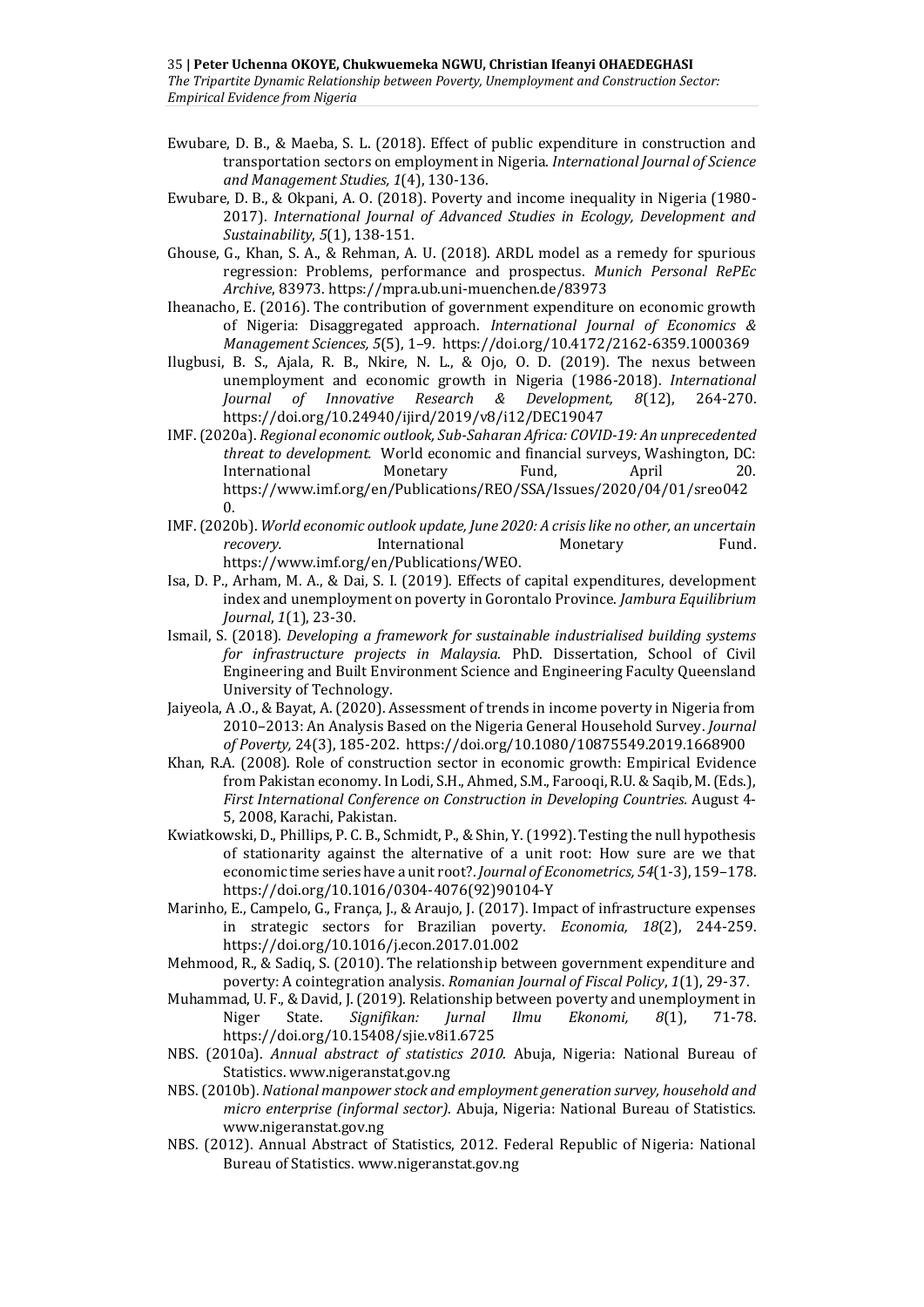- NBS. (2014a). *Nigerian capital importation: Summary report 2007-2014.* Abuja, Nigeria: National Bureau of Statistics. [www.nigeranstat.gov.ng](http://www.nigeranstat.gov.ng/)
- NBS. (2014b). *Review of definition and methodology for computing unemployment statistics in Nigeria.* Held at Ayalla Hotel, Garki, Abuja, 8th –10th September, 2014, Report of National Stakeholders' Workshop, The National Bureau of Statistics.
- NBS. (2016a). *Unemployment/under-employment report Q2 2016.* Abuja, Nigeria: National Bureau of Statistics. [www.nigeranstat.gov.ng](http://www.nigeranstat.gov.ng/)
- NBS. (2016b). *Nigerian gross domestic product report. Quarter four 2015,* 8. Abuja, Nigeria: National Bureau of Statistics. [www.nigeranstat.gov.ng](http://www.nigeranstat.gov.ng/)
- NBS. (2016c). *Post GDP rebasing revision: 1981-2010.* Abuja, Nigeria: National Bureau of Statistics. [www.nigeranstat.gov.ng](http://www.nigeranstat.gov.ng/)
- NBS. (2017a). *Nigerian gross domestic product report (Q4 2016).* Abuja, Nigeria: National Bureau of Statistics. [www.nigeranstat.gov.ng](http://www.nigeranstat.gov.ng/)
- NBS. (2017b). *Nigerian gross domestic product report (Q1 2017).* Abuja, Nigeria: National Bureau of Statistics. [www.nigeranstat.gov.ng](http://www.nigeranstat.gov.ng/)
- NBS. (2018a). *Nigerian gross domestic product report Q4 and full year 2017.* [www.nigeranstat.gov.ng](http://www.nigeranstat.gov.ng/)
- NBS. (2018b). *Labour Force Statistics vol.2: Employment by Sector Report - Q3 2017.* Abuja, Nigeria: National Bureau of Statistics. [www.nigeranstat.gov.ng](http://www.nigeranstat.gov.ng/)
- NBS. (2019). *Nigerian gross domestic product report Q4 and full year 2018*. Abuja, Nigeria: National Bureau of Statistics. [www.nigeranstat.gov.ng](http://www.nigeranstat.gov.ng/)
- NBS. (2020a). *Covid-19 impact monitoring, Nigeria COVID-19 National Longitudinal Phone Survey (COVID-19 NLPS) 2020 Baseline*. Abuja, Nigeria: National Bureau of Statistics. [www.nigeranstat.gov.ng.](http://www.nigeranstat.gov.ng/)
- NBS. (2020b). *2019 Poverty and inequality in Nigeria: Executive Summary.* Abuja, Nigeria: National Bureau of Statistics. [www.nigeranstat.gov.ng](http://www.nigeranstat.gov.ng/)
- NBS. (2020c). *Nigerian gross domestic product report (Q1 2020)*. Abuja, Nigeria: National Bureau of Statistics. [www.nigeranstat.gov.ng](http://www.nigeranstat.gov.ng/)
- NBS. (2020d). Nigeria living standards survey: A survey report by the Nigerian National Bureau of Statistics (in collaboration with the World Bank) 2018/2019. Abuja, Nigeria: National Bureau of Statistics. [www.nigeranstat.gov.ng](http://www.nigeranstat.gov.ng/)
- Nduka, J. A., Ananwude, A. C., & Osakwe, C. I. (2019). Expenditure of the Federal Government of Nigeria: Effect on the standard of living of her citizens. *International Journal of Academic Research in Accounting, Finance and Management Sciences*, *9*(4), 57-64. https://doi.org/10.6007/IJARAFMS/v9 i4/6658
- NESG. (2020). *Nigeria in a new decade: Priority for accelerated growth, job creation and poverty reduction.* NESG Macroeconomic Outlook 2020, Nigeria Economic Summit Group. [https://www.nesgroup.org/download\\_resource\\_documents/2020](https://www.nesgroup.org/download_resource_documents/2020-macroeconomic-outlook-ecopy_1580247818.pdf) [macroeconomic-outlook-ecopy\\_1580247818.pdf](https://www.nesgroup.org/download_resource_documents/2020-macroeconomic-outlook-ecopy_1580247818.pdf)
- Njoku, A. (2011). Unemployment and Nigerian economic growth (1985-2009). In *Proceedings of the 2011 International Conference on Teaching, Learning and Change,* Internal Association for Teaching and Learning (IATEL).
- Nwosa, P. (2016). Impact of macroeconomic policies on poverty and unemployment rates in Nigeria, implications for attaining inclusive growth. *Acta Universitatis Danubius. Œconomica, 12*(2), 114-126.
- Nwosa, P. I. (2014). Government expenditure, unemployment and poverty rates in Nigeria. *Journal of Research in National Development (JORIND)*, *12*(1), 77-84.
- Oaikhenan, H. E., & Aigheyisi, O. S. (2015). Investment, government expenditure and unemployment in Nigeria. *The Nigerian Journal of Economic and Social Studies, 57*(2), 201-223.
- Ogun, T. P. (2010). *Infrastructure and poverty reduction: Implications for urban development in Nigeria.* Working Paper No. 2010/43, Helsinki, Finland: United Nations University, World Institute for Development Economics Research (UNU-WIDER).
- Oke, A., Ogungbile, A., Oyewobi, L., & Tengan, C. (2016). Economic development as a function of construction project performance. *Journal of Construction Project Management and Innovation, 6*(2), 1447-1459.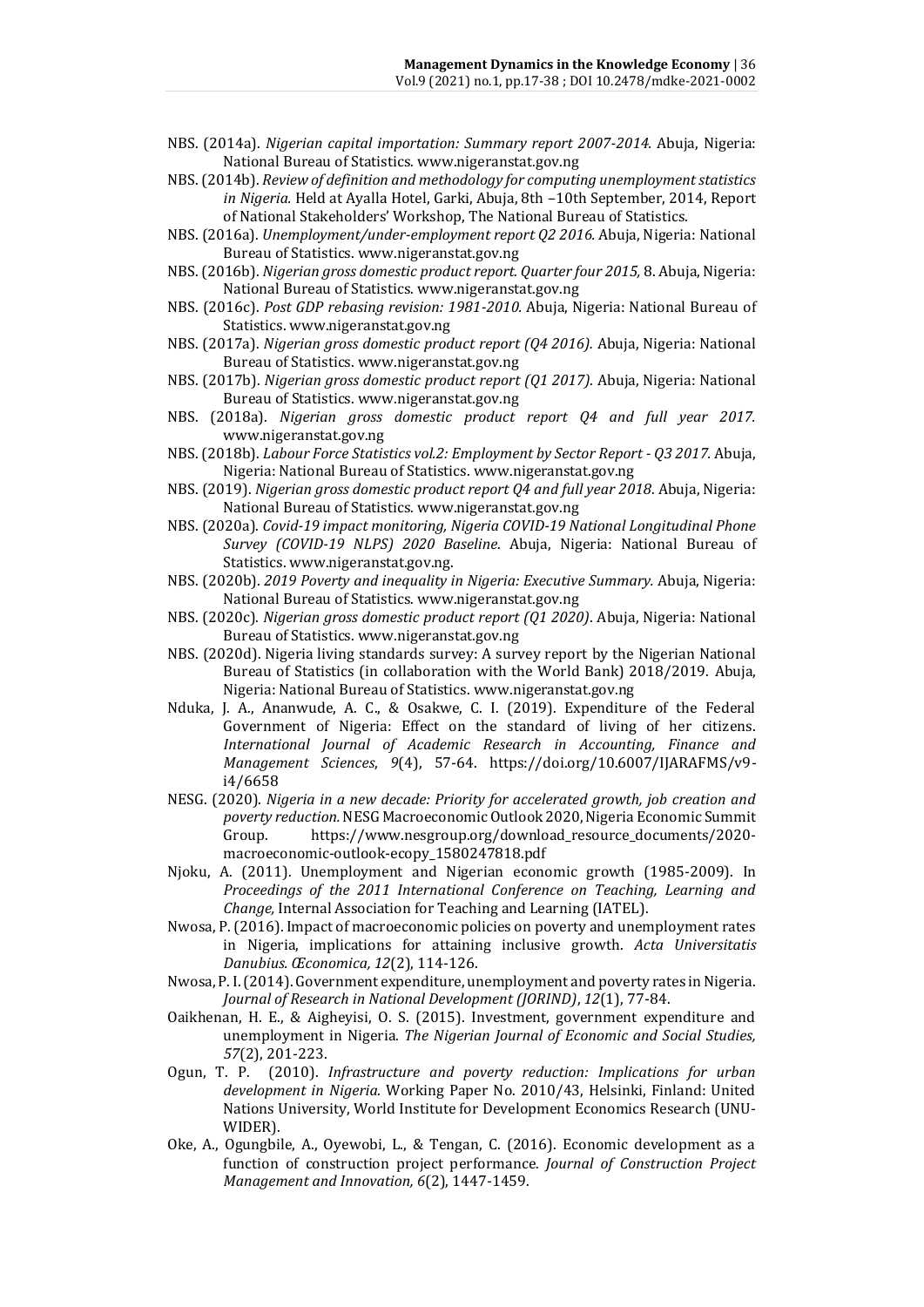- Okoye, P. U., Ngwu, C., Ezeokoli, F. O., & Ugochukwu, S.C. (2016). Imperatives of economic fluctuations in the growth and performance of Nigeria construction sector. *Microeconomics and Macroeconomics 4*, 46–55. https://doi.org/10.5923/j.m2economics.20160402.02
- Okungbowa, F. O. E. (2014). Globalisation and poverty rate in Nigeria: An empirical analysis. *International Journal of Humanities and Social Sciences, 4*(1), 126-135.
- Oladinrin, T. O., Ogunsemi, D. R., & Aje, I. O. (2012). Role of construction sector in economic growth: Empirical evidence from Nigeria. *FUTY Journal of the Environment, 7*(1), 50-60. https://doi.org/10.4314/fje.v7i1.4
- Olatunji, S. O., Oke, A. E., & Aghimien, D. O. (2016). Effect of construction project performance on economic development of Nigeria. *Journal of Economics and Sustainable Development, 7*(12), 142-149.
- Olawunmi, O., & Adedayo, E. L. (2017). Unemployment and economic growth in Nigeria in the 21st century: VAR approach. *ACTA Universitatis Danubius, Œconomica, 13*(5), 155-168.
- Omari, L.V., & Muturi, W. (2016). The effect of government sectoral expenditure on poverty level in Kenya. *Journal of Economics and Sustainable Development,* 7(8), 219-242.
- Omodero, C.O. (2019) Government sectoral expenditure and poverty alleviation in Nigeria. *Research in World Economy, 10*(1), 880-90. https://doi.org/10.5430/rwe.v10n1p80
- Onifadde, S. T., Ay, A., Asongu, S. A., & Bekun, F. V. (2019). Revisiting trade and unemployment nexus: Empirical evidence from the Nigerian economy. *African Governance Development Institute Working Paper,* WP/19/079.
- Ortiz, O., Castells, F., & Sonnemann, G. (2009). Sustainability in the construction industry: A review of recent developments based on LCA. *Construction and Building Materials*. *23*(1), 28-39. https://doi.org/10.1016/j.conbuildmat.2007.11.012
- Osei, V. (3013). The construction industry and its linkages to the Ghanaian economypolices to improve the sector's performance. *International Journal of Development and Economic Sustainability, 1*(1), 56-72.
- Oxfam International. (2017). Inequality in Nigeria: Exploring the drivers. Oxfam International. [https://www-cdn.oxfam.org/s3fs-public/file\\_attachments/cr](https://www-cdn.oxfam.org/s3fs-public/file_attachments/cr-inequality-in-nigeria-170517-en.pdf)[inequality-in-nigeria-170517-en.pdf](https://www-cdn.oxfam.org/s3fs-public/file_attachments/cr-inequality-in-nigeria-170517-en.pdf)
- Oxford Business Group. (2020). *The report: Nigeria 2019.* Oxford Business Group. <https://oxfordbusinessgroup.com/nigeria-2019/construction-real-estate>
- Pesaran, M. H., & Shin, Y. (1999). An autoregressive distributed-lag modelling approach to cointegration analysis. In *The Ragnar Frisch Centennial Symposium: Econometrics and Economic Theory in the 20th Century.* Cambridge University Press.
- Pesaran, M. H., Shin, Y., & Smith, R. J. (2001). Bounds testing approaches to the analysis of level relationships. *Journal of Applied Econometrics, 16*(3), 289–326.
- Phillips, P. & Perron, P. (1988). Testing for a unit root in time series regression. *Biometrika 75*(2), 335-346. https://doi.org/10.2307/2336182
- Salisu, A. K., & Arshad, R. (2019). Poverty alleviation strategies: a comparative study between Nigeria and Malaysia. *American Journal of Research*, 1-2, 27-38, https://doi.org/10.26739/2573-5616-2019-1-4
- Sasana, H., & Kusuma, P. (2018). Government expenditure and poverty in Indonesia. In *International Conference on Economics, Business and Economic Education 2018, KnE Social Sciences* (pp.142–153). https://doi.org/10.18502/kss.v3i10.3125
- Shrestha, M. B., & Bhatta, G. R. (2018). Selecting appropriate methodological framework for time series data analysis. *The Journal of Finance and Data Science, 4*(2), 71-89. https://doi.org/10.1016/j.fds.2017.11.001
- Siyan, P., Adegoriola, A. E., & Adolphus, J. A. (2016). Unemployment and inflation: Implication on poverty level in Nigeria. *Munich Personal RePEc Archive,* 79765. <https://mpra.ub.uni-muenchen.de/79765/>
- Sodipe, O. A., & Ogunrinola, O. I. (2011). Employment and economic growth nexus in Nigeria. *International Journal of Business and Social science, 2*(11) (Special Issue-June).